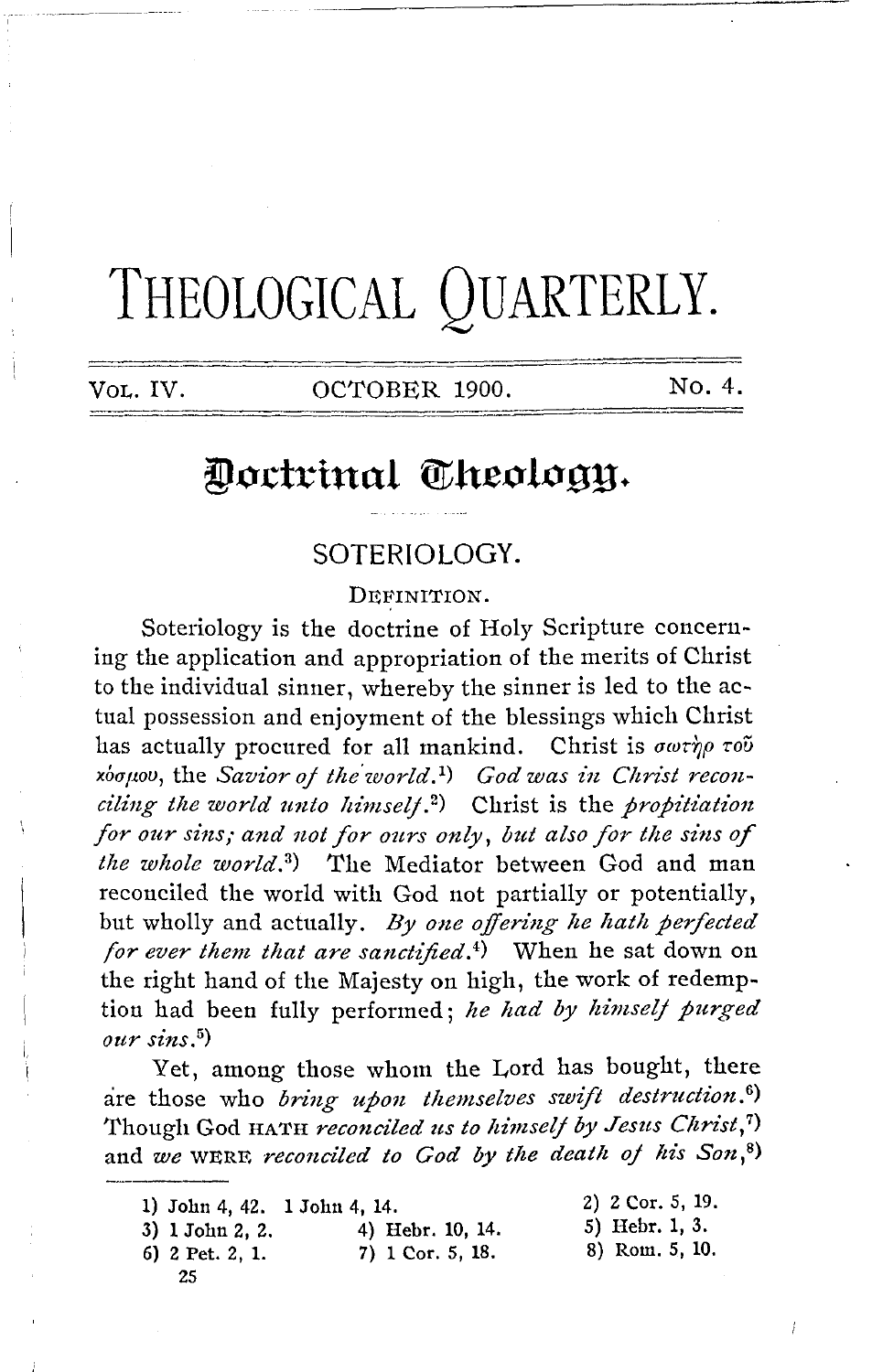## Practical Theology.

## BREACH OF BETROTHAL AND ITS CONSEQUENCES.

We were prompted to discuss this subject by the request of a Conference for an opinion on a case coming under this head, and by the consideration that similar cases which have come to our knowledge were a source of considerable anxiety to those whom they concerned.

The fundamental maxim governing all cases of breach of betrothal is that valid betrothal is, *in foro ecclesiae*, essentially marriage. Even secular jurists are agreed that *consensus, non concubitus, facit matrimonium.* Now, betrothal is the lawful and unconditional mutual consent of a marriageable man and marriageable woman to be husband and wife. The consent, in order to constitute the essence of marriage, must, in the first place, be real, actual *consent,*  not a mere semblance of consent, as, f. ex., a *yea* given in a state of intoxication, not a yielding of the mind brought about by duress, or fraud, or *error personae* but a free and conscious act of the will. The consent must be *lawful*, not in itself a violation of a law of God or of the state. The consent must be *mutual.* That one of the parties has become willing after the willingness of the other has ceased, does not constitute mutual consent. The *assent* of the one party and the assent of the other party conjointly become the marriage *consent* of both parties when they have brought to each other's knowledge their contemporaneous or co-existing willingness. The proposal and the acceptance of the proposal must come together, and where there is no longer a proposal there can be no acceptance. The consent of the parties, in 'order to be a marriage consent, must be their willingness to be to each other *husband and wife.* A compact according to which a man would agree to take a woman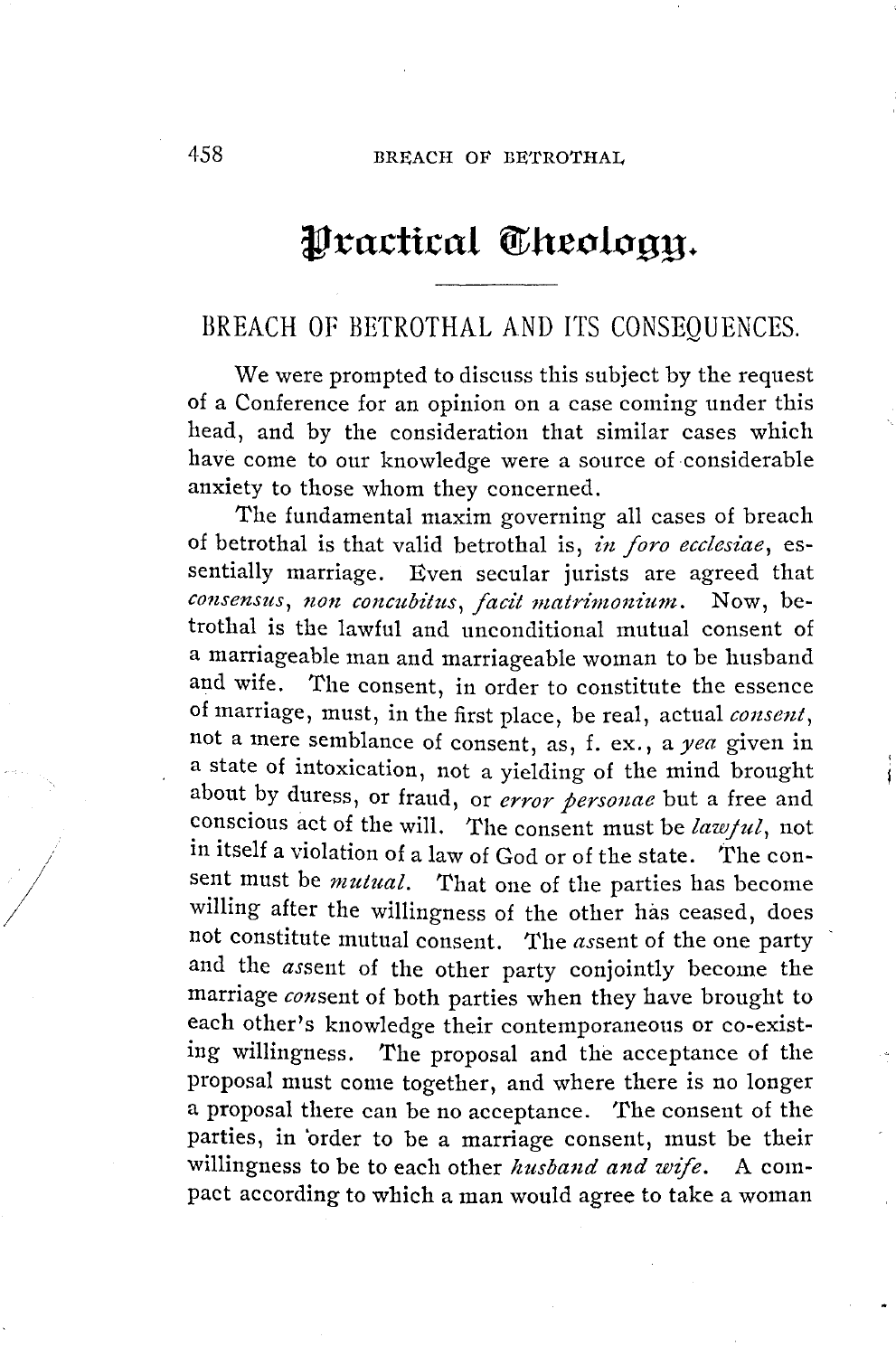into his house and support her, and the woman would agree to keep house for that man, and which would, by its terms, exclude conjugal intercourse, would not constitute marriage. Marriage consent implies the consent lawfully to be one flesh. And, finally, this consent must be *unconditional.*  An agreement to *become* husband and wife, provided that a certain condition shall have previously been fulfilled, is not marriage or betrothal. *Sponsalia* proper must not be *spon*salia de futuro, but *sponsalia de praesenti*, not to become in the future, but to *be, now,* husband and wife. Betrothal is not a promise of future marriage, and a promise of future marriage is not properly betrothal. In betrothal a man *takes* unto himself a woman as bis wife; and having *taken*  her he from that moment on *has* her, and she *is* his wife. And likewise, in betrothal a woman *takes* unto herself a man as her husband, and having *taken* him, she from that moment *has* him for her husband. Betrothal is not simply a contract, which might be rescinded at the will of either party or by an agreement of both parties, but is a compact superinducing a state, or a state superinduced by a compact; and that state is essentially the *estate of matrimony*.

This is the scriptural concept of betrothal. While Mary was *espoused to Joseph*, μνηστευθείσα τω 'Ιωσήφ,<sup>1</sup>) εμνηστευμένη  $d\nu\partial\rho\dot{\varphi}^{2}$  she was, by the angel of the Lord, called *his wife*,<sup>3</sup>) and he is, by the Holy Spirit, called *her husband*.<sup>4</sup>) In Deuteronomy we read: If a damsel that is a VIRGIN be be*trothed unto an* HUSBAND, and a man find her in the city, and he lie with her, then ye shall bring them both out unto *the gate of that city, and ye shall stone them with stones* that they die; the damsel, because she cried not, being in the city; and the man, because he hath humbled his neigh*bor's* WIFE. <sup>5</sup> ) Here the man who has lain with a *virgin*  who was *betrothed unto an husband*, is said to have humbled

 $\vert$ I. t<br>t

Í

4) Matt. 1, 19: 'Lword o avrip avrig. 5) Deut. 22, 23. 24.

/

<sup>1)</sup> Matt. 1, 18. 2) Luke 1, 27.

<sup>3)</sup> Matt. 1, 20: *Mapiau riv yvvaiká 000.*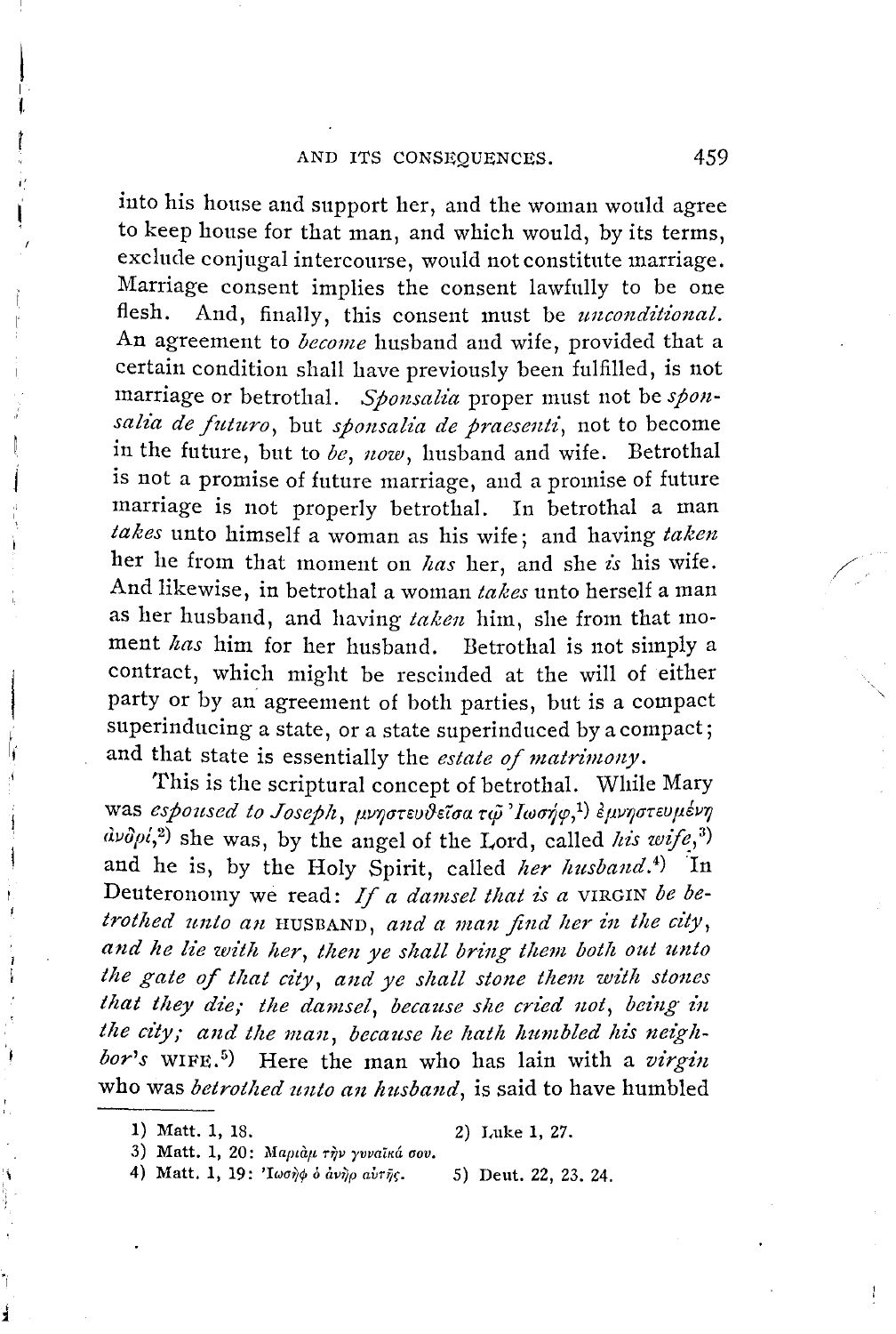his neighbor's *wife.* And the penalty is the same as that imposed upon an adulterer who has been found lying with a woman married to an husband in consummated marriage. $^{\rm 1)}$ On the contrary, if a man had been found to lie with *a dam*sel, a virgin, which was not betrothed, they were not to be put to death, but, said the law, *the man that lay with her* shall give unto the damsel's father fifty shekels of silver, *and she shall be his wife.*<sup>2</sup>)

The difference, then, between betrothal and consummated marriage is, *in foro ecclesiae,* not in the *essence* of marriage, but in its *use;* not in the possession, but in the enjoyment of the specific rights of husband and wife. The betrothed are *de jure* and *de facto* a married: couple who have agreed to defer, for a time, cohabitation and conjugal intercourse, to enjoy each other's society under restrictions imposed by time-honored traditional customs with which they are expected to comply and to which they have tacitly consented to conform their conduct during this first stage of their married life. While they are looked upon as belonging to each other, and may, without giving offense, betoken their intimate and exclusive relation to each other in various ways not to be tolerated in persons not thus related, they are at the same time, with their approval and consent, looked upon as recognizing and respecting those restrictions which by common usage and decency such couples take upon themselves and permit to be imposed upon them by their friends and by society at large. This being the general supposition, it is a breach of confidence and an offense of decency when, during their betrothal and before their "wedding," they, for lack of continence, and deceiving their friends and society, clandestinely enjoy what they have agreed to defer, connubial intercourse whereby they become one flesh. Yet such intercourse is really connubial, not extraconnubial, not fornication, is, in fact, the giving and taking of the *debitum conjugate,* which each party owes to the other

1) Deut. 22, 22. 2) Deut. 22, 28. 29.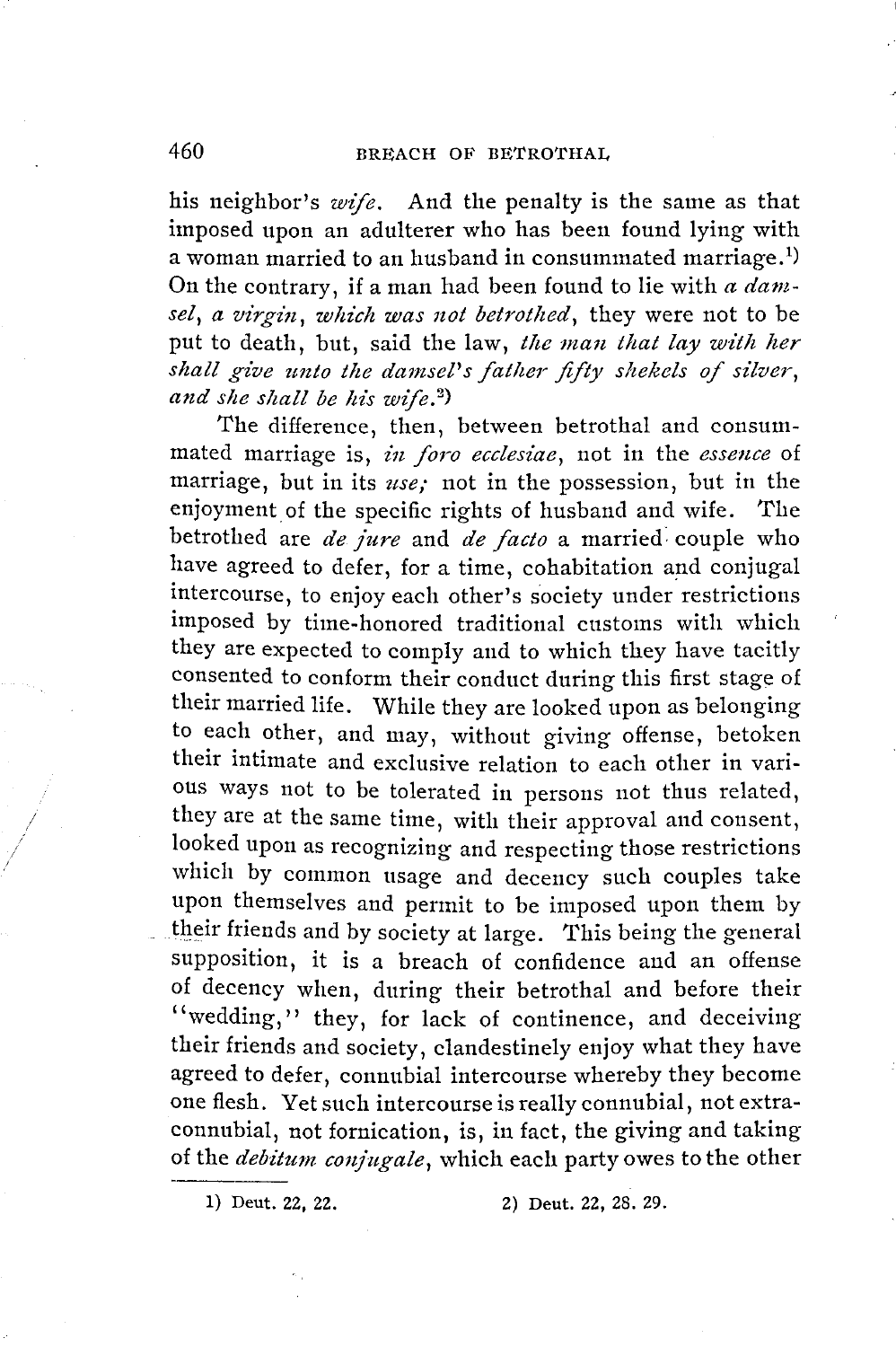from the moment of their betrothal, but the use and enjoyment of which should not be claimed or granted with a setting aside or violation of truth and decency, or at variance with the laws of the state, which date the lawfulness of the exercise of matrimonial rights from the recognition of the married state under the laws of the state. Hence, if either or both of the parties feel or think that they can no longer continently live under the restrictions imposed upon betrothed couples, then let them cut short this stage of their married life and fix the wedding day and do and enjoy decently and in order what they will no longer defer. And if one party demand, the other party is bound to grant, the decent transition from the one stage to the other, the appointment of the day when in due form and order cohabitation and its concomitants shall begin.

Having thus briefly viewed the nature and significance of betrothal, we are now ready to face our subject proper, the breach of betrothal and its consequences.

In the first place, then, there can be no breach of betrothal where there is no betrothal, just as there can be no transgression of the law where there is no law, no violation of a rule where there is no rule, and no extraction of a tooth where there is no tooth.

i  $\vert$ 

Thus, conditional betrothal is no betrothal. If it is anything at all, it is an offer or promise or agreement to become betrothed at some future time, provided that a certain condition be previously fulfilled or known to be fulfilled. This agreement or compact is not betrothal. It does not superinduce a state. The condition enters in between and separates the promise or agreement and the state, and by the agreement itself as a conditional agreement the state cannot and shall not begin before and unless the condition is fulfilled and known to be fulfilled. If it were otherwise, the condition would not be a condition, a presupposition on the realization of which the realization of the thing thereon conditioned must depend.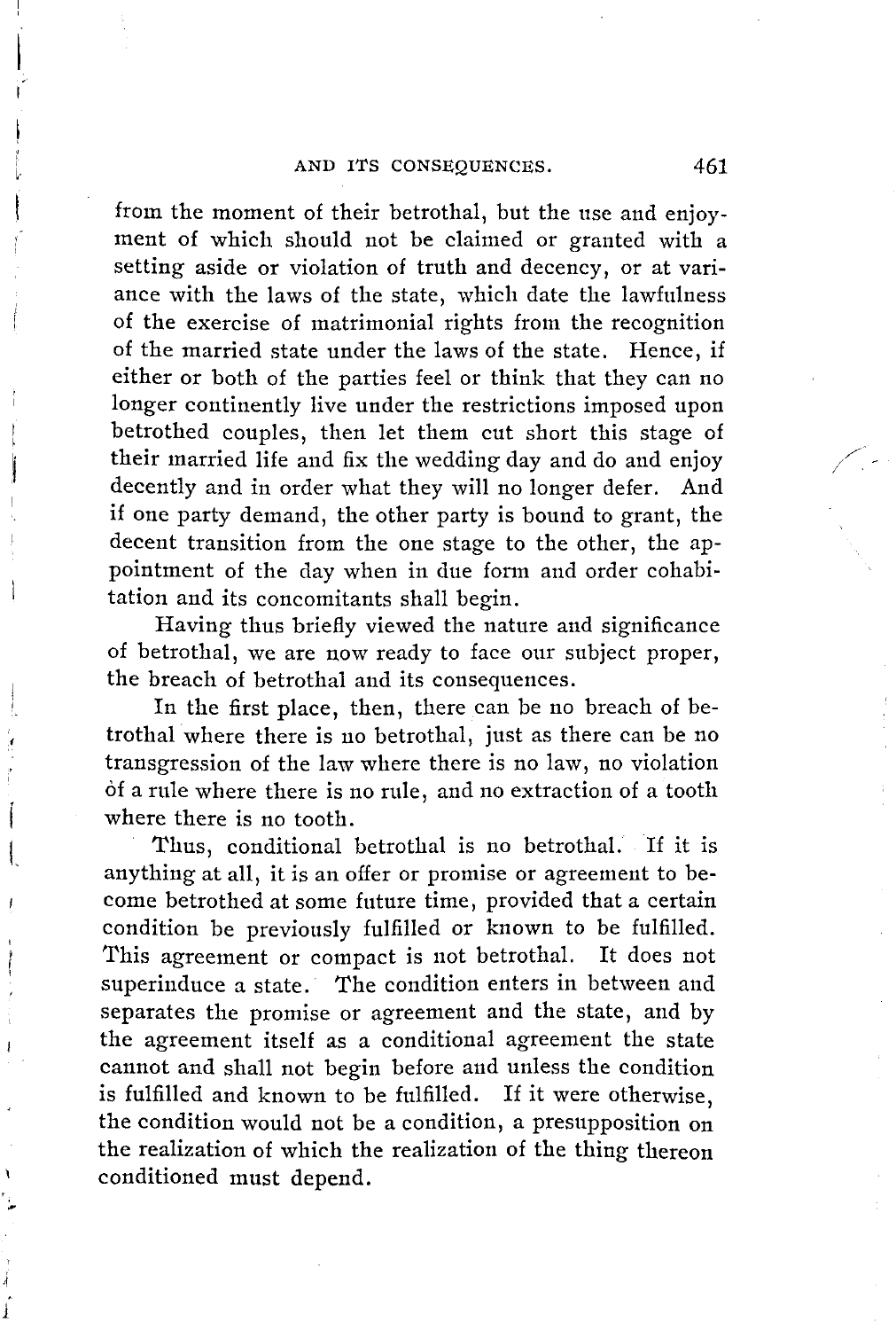Conditions may be of three kinds, as regards the time of their fulfilment: past, present, and future. Let us exemplify. John asks Mary to be his wife. Yes, says Mary, I will be your wife, provided that you have never loved another woman before. This answer does not close the compact and complete the betrothal of the parties. John may have been engaged to a woman whom he truly loved and who has died. In this case, Mary, according to her own statement, does not want to be his wife, and John may simply accept her word and consider his proposal rejected. He is not bound to continue his suit. He is as free as he was before his proposal, and if he chooses to let the matter rest, he commits no breach of betrothal, because there was no betrothal. On the other hand, he may still be desirous of bringing about an engagement, and he may renew his proposal, stating his case and asking to be accepted without condition. But this would be a new offer, which might again be either accepted or rejected; and if Mary should now say: "Well, since your former affianced is dead, I drop the condition and declare my willingness to be your wife," the engagement would be thereby completed, not on the first, but on the second proposal.

But let us suppose that John had never loved a woman before he had first proposed to Mary. In this case, Mary's condition would have been fulfilled. And yet her first answer would not have closed the engagement, since, according to the terms of that answer, there was not, when she gave it, an unconditional, *de facto* consent in her mind to be John's wife. Even in that case, John, on receipt of that conditional answer, was free to drop his suit, and if, having discovered a jealous disposition in Mary, he preferred to desist from his endeavors to win her, there was no breach of betrothal, because there was no betrothal, no actual coexisting consent of both parties to be husband and wife.

Or as to present conditions. John having offered his hand in marriage to Mary, she replies that she is willing to

*(*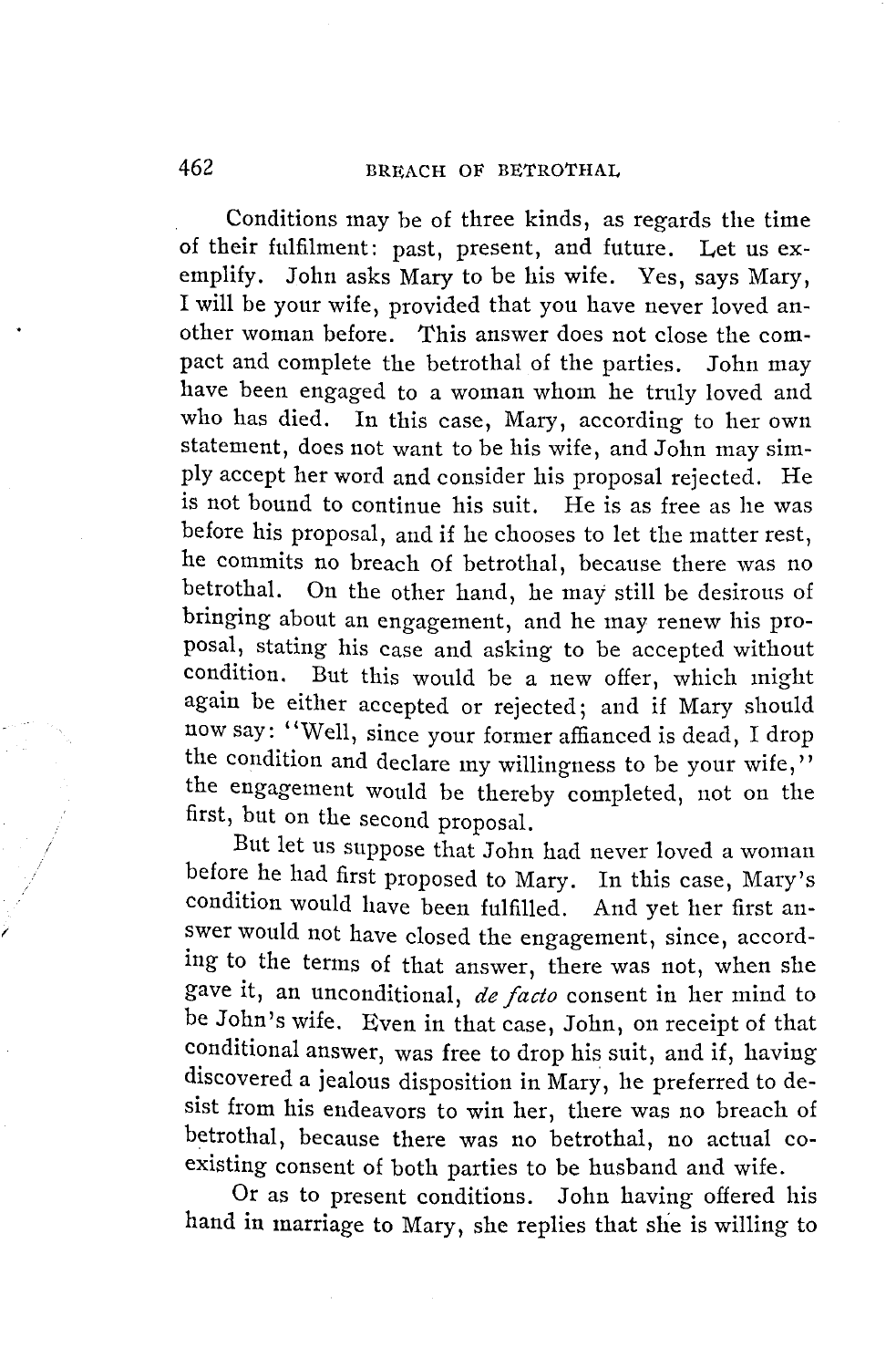$\vert$ 

*1* 

accept his offer, provided that he own property to the value of ten thousand dollars. Now, all that John owns does not amount to a thousand dollars, and he is, of course, a rejected suitor. But even if the condition were fulfilled, if John had ten thousand dollars and more, he would not be bound by the conditional acceptance of his offer, which was unconditional and demanded an unconditional, a real and actual consent in order to bring on the desired effect, the state of betrothal. John, therefore, commits no breach of betrothal if he drops his suit for the hand of a woman who will, according to her own words, actually consent to be his only when she shall have learned that he possesses a certain amount of wealth. Her conditional answer was, in fact, only a new offer implying a rejection of the original offer of the other side, which was without condition. What Mary replied was, in more words: "No, unconditionally as you have made your offer, I cannot or will not accept it; but I offer to take you on one condition, that you own so much property." And, this being really a new offer, John, to whom it is made, is free either to accept or to reject it.

Or as to future conditions. John's offer of marriage has met with the response: ''I will be yours if you shall obtain your Doctor's degree next spring and when you shall have practiced medicine one year." This, too, is not an acceptance, but rather a refusal of what would be granted by unconditional consent, present espousals, and the advancing of a new offer, which John may either accept or reject. And if John accepts this offer, he and the woman who has made it are not by this mutual consent betrothed. They have made an agreement or a contract, but not an agreement superinducing the state of marriage in the form of valid betrothal. By the very terms of their agreement both would be free if John, in spite of his earnest endeavors to perform his part of the contract, failed to obtain his degree in the ensuing spring. In that case his failure would not have dissolved their betrothal; for failing in a med/-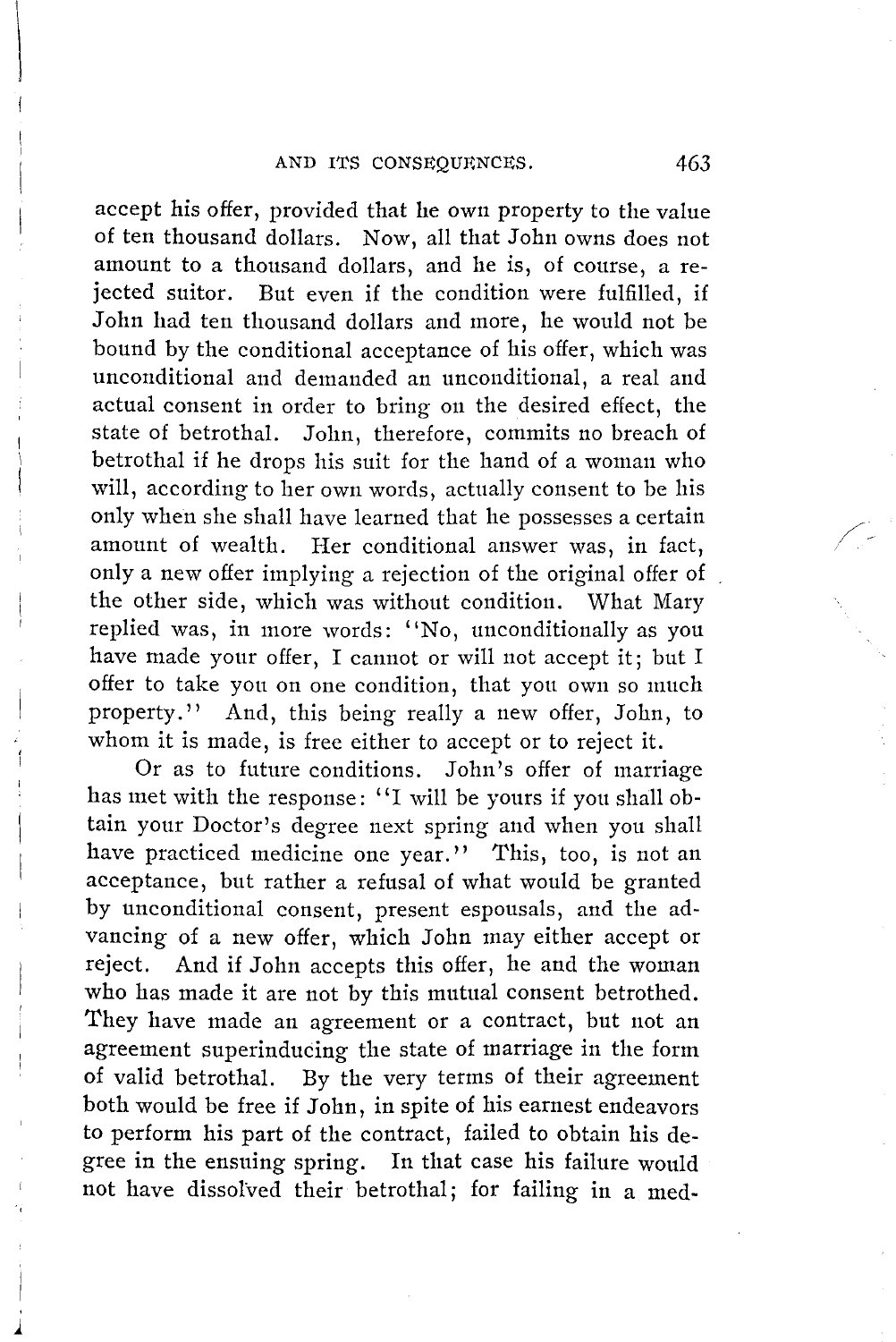ical examination is not a cause for dissolution of marriage. There would or could be no dissolution or annulment of betrothal, because that state had never ensued. But what if John had, before completing his course in medicine, decided to become a merchant, or if, having taken his degree and practiced for half a year, he should choose *to* quit the profession and go into business? This he could not do, unless with the other party's consent, without committing a breach of agreement and promise, having agreed to win his bride by studying and practicing medicine within a stipulated time. Or if the woman, while John were still studying or praticing medicine according *to* their agreement, would, without his consent, recede from their compact and become engaged to another man, that too would be a breach of faith and promise. But in neither case would the offense be a breach of betrothal, a dissolution of marriage. And if, before the clearing of the condition, they mutually agreed to cancel their contract, they could not be held to their compact or charged with a disruption of that bond which is, essentially, the bond of marriage. If they agree to drop the condition, and plight their troth unconditionally, this is a new compact, differing from the former in number and in kind, a betrothal in marriage, which the former was not, and binds the parties under the divine law of marriage, which the former did not.

As a conditional acceptance of an unconditional offer is not *de facto* acceptance, and does not close the compact, so an acceptance of a conditional offer regardless of the condition is not a real acceptance. John offers to make Jane his wife, provided, however, that she would take him for his own sake, not because her parents desired the match, but prompted by love and esteem toward him. Jane, knowing that her father and mother would be grieved and angry if she declined, declares her willingness to be John's wife, and John considers her his affianced. But at a subsequent visit he finds her in tears; she gives him a cold and distant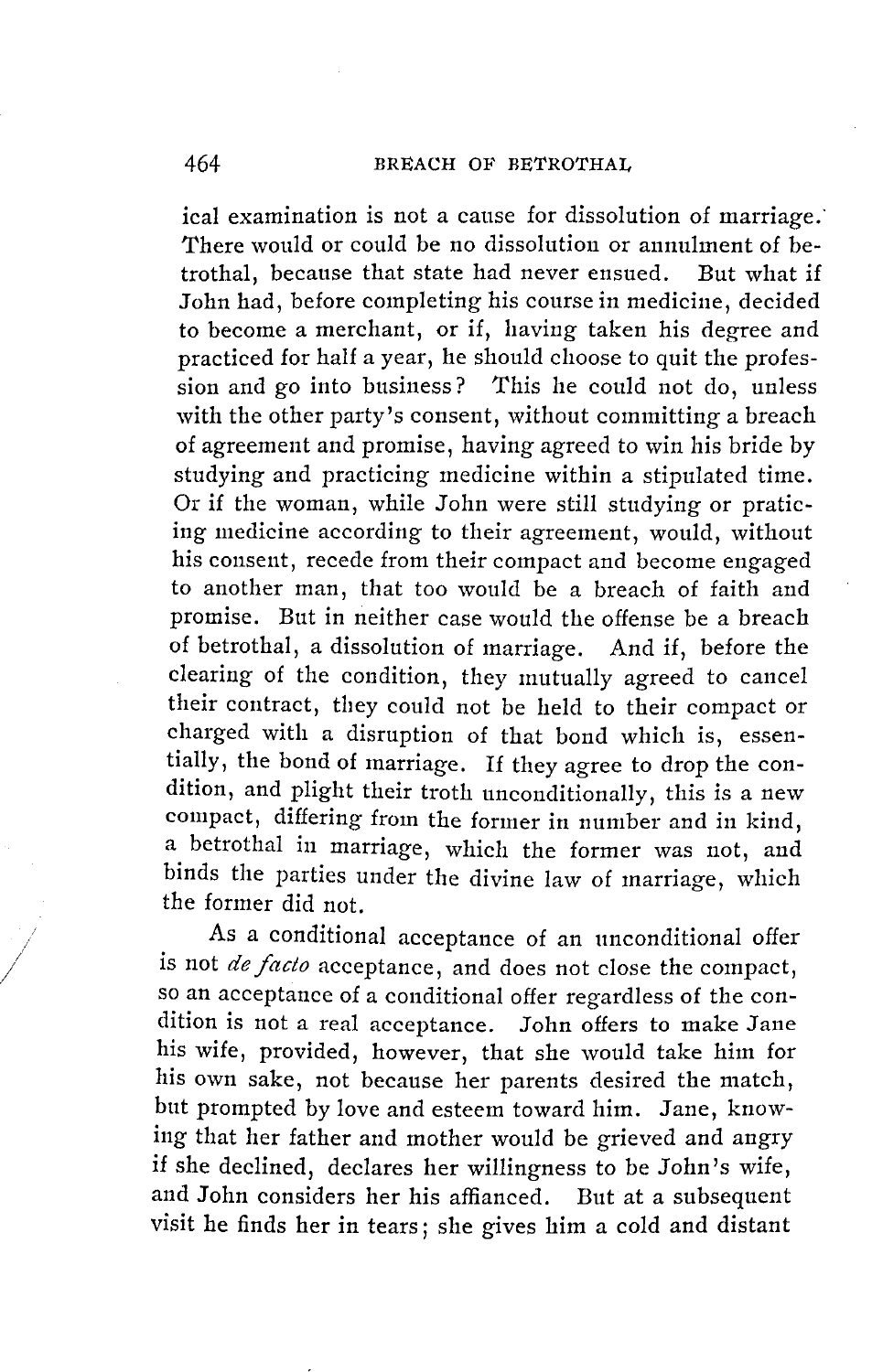welcome, but will not explain. A ring he has brought is reluctantly accepted. At a later visit he finds her wearing his ring; but she is evidently in distress, and will not account for her conduct. After some days, however, she writes to him, stating that she had given her word simply and solely *to* please her parents; that she had never liked him, but rather felt a growing repugnance toward his person which, she was sure, could never be overcome; that she had not intended to deceive him when she spoke her consent, hoping that she might subdue her feelings. She was even now willing to stand by her word though she knew she would be miserable by his side. On reading this letter, John knew what he was about. The parents substantiated that, though they had not constrained their daughter, she had been right in deeming it their wish that she should marry John, and that from early years it had been their daughter's way to do the very utmost in yielding to their wishes. They also testified that from the hour when she had given her word to John, she had not had a cheerful moment and very little sleep. All this proved conclusively, not that the engagement must be rescinded, but that there was no betrothal to rescind. John had made a conditional offer and had never consented to be Jane's husband with that condition unpurified. He was, therefore, not bound when Jane, seemingly accepting his proposal, had set aside the condition which was in John's mind when he made his offer and was part and parcel of his offer, which had never been accepted by the other party. And thus in all other cases a conditional offer, in order to be accepted at all, must have been accepted as a whole and leads to a binding compact, an actual betrothal, only when the condition is fulfilled.

I

I

The conditions hitherto considered were, all of them, conditions stipulated by the will of the parties. Distinct from these, there is another category comprising conditions fixed and imposed by law. Says A to B: "Will you be my wife?''  $\langle \langle Y_{\text{ES}} \rangle$ '' says B.,  $\langle \langle Y_{\text{H}} \rangle$  parents do not object.'' 30

/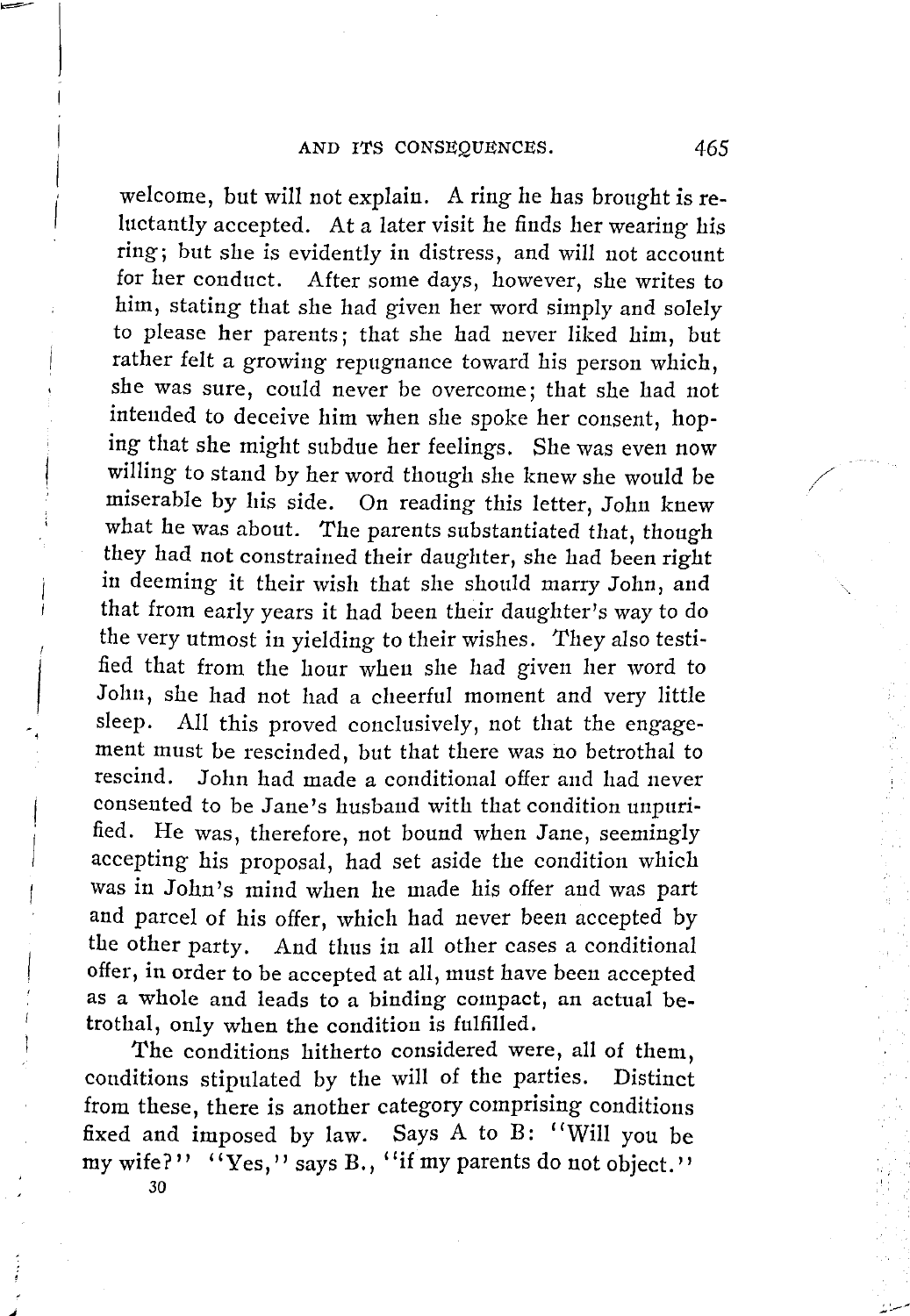Where parental consent is doubtful or improbable, it is not in the choice of the parties to make or to waive this condition, which has been imposed by law, when God says, *Thou shalt honor thy father and thy mother.* A promise of marriage under this~·condition is also a conditional acceptance and does not close a compact of valid betrothal or superinduce the bond of marriage. But while an agreement to waive or drop a voluntary condition and to change the conditional into an unconditional offer and acceptance is from then on valid betrothal, an agreement conditioned on the *consensus parentali's* becomes valid betrothal only on the clearing of that condition, the parental consent to or acquiescence in the consent of the parties proper to be man and wife. Where this consent is persistently and definitely denied, the parties are free, and their separation and subsequent marriage with other parties is not a breach of betrothal. There is but one consideration which can justify marriage to which a parent of sound mind persistently objects, viz., 'when such objection is explicitly or implicitly tantamount to a total prohibition of marriage imposed upon a son or daughter, in violation of 1 Cor. 7, 2: To avoid fornication, let every man have his own wife, and let every woman have her own *husband .* 

. Still another kind of conditions, those which are to be purified after the assumption of the marriage bond, as, f. ex., arguments concerning the common domicile, are of a nature not to exclude actual *consensus de praesenti*. But we are not yet ready to enter upon those cases in which' a breach of betrothal is possible, having still several classes of cases to deal with where that offense is impossible because of the absence of the thing itself which might be broken.

No betrothal, then, exists where no mutual consent of any kind has been given, be it conditional or unconditional. As an offer without an acceptance is not a contract nor part of a contract, so an offer of marriage is not betrothal or part of a betrothal before an acceptance has been granted. Mar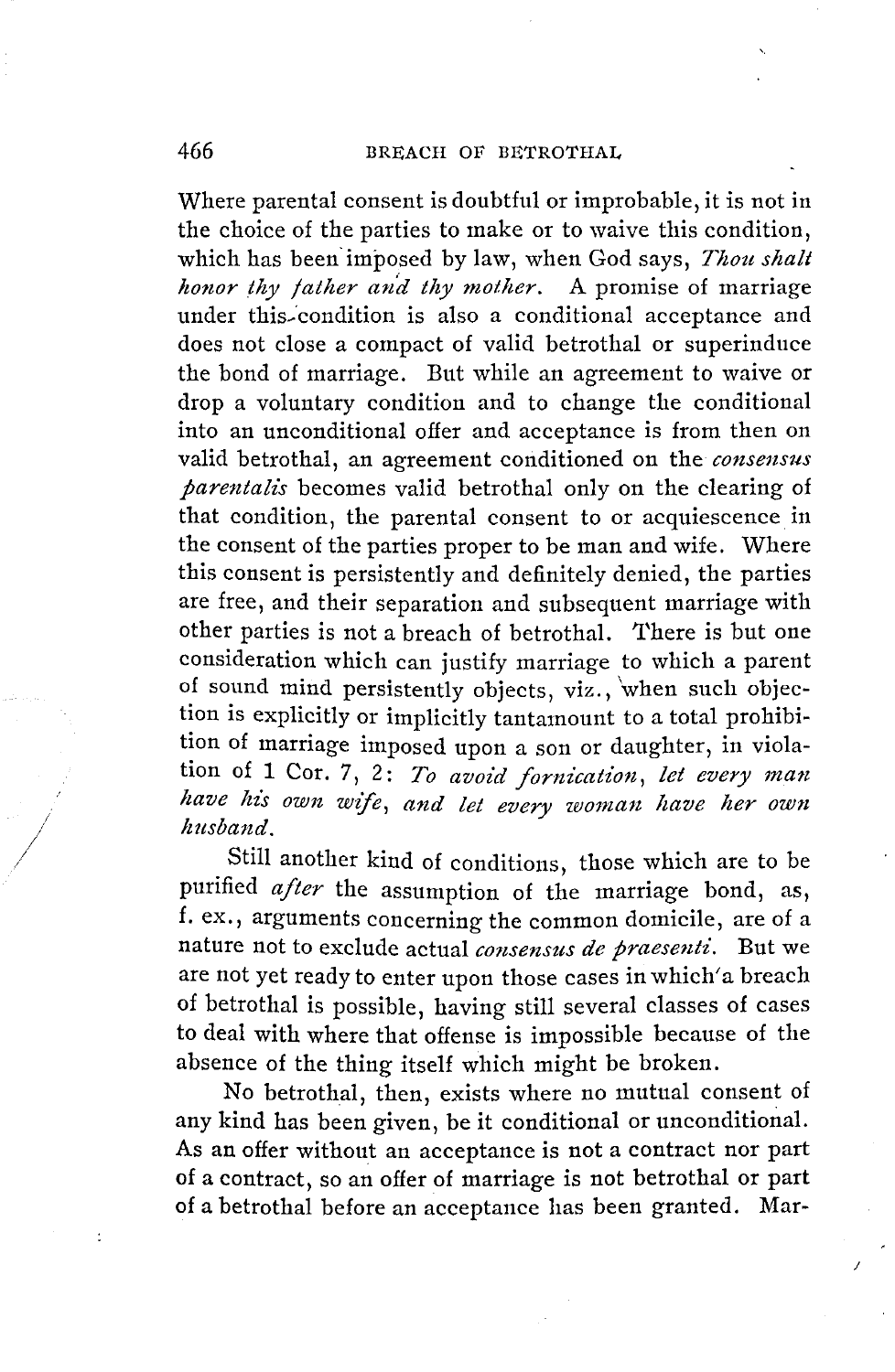$\vert$ 

I

f. ,

I

 $\mathbf{I}$ 

ţ

j İ

riage does not consist of the willingness of one party followed, at some time, by the willingness of the other party, the two halves constituting a whole; but it consists in the concurrent and contemporaneous consent of both parties to be husband and wife. There cannot, even for a moment, be a wife without a husband or a husband without a wife. The husband is not and cannot be a husband before the wife is a wife. When John offers to marry Jane, that offer does not make him the husband of Jane. If it did, no acceptance would be requisite; the proposal which would make John a husband would make Jane his wife, since there can be no husband without a wife. It is the concurrence of the offer and its acceptance which makes them husband and wife. If John's proposal leaves Jane free to accept or to reject, John must also be free until his offer has been accepted. Hence, if John withdraw his proposal before its acceptance, this is not a breach of betrothal. This holds good also when a time has been fixed within which the acceptance shall be granted or refused. If John has asked Jane to be his wife, and Jane has asked a week to consider the proposal, and John has agreed to wait a week for her decision, that agreement should be kept. If, however, such agreement does not bind Jane to John as his wife, but expressly leaves her free to accept or reject him, then that agreement implies that John too shall not be bound to Jane as her husband until, before the expiration of the stipulated time, she have accepted his offer and given herself to him as his wife. If, before such acceptance and before the expiration of the week, John should withdraw his offer, this might and probably would be a breach of good faith, a culpable rescission of his agreement to wait a week for the decision of the other party; but it would not be a breach of betrothal: If it were, John would have been a husband without a wife, which is a logical and metaphysical nonentity, a thing which cannot be thought and cannot exist.

No consent has been given, and no betrothal ensued,

/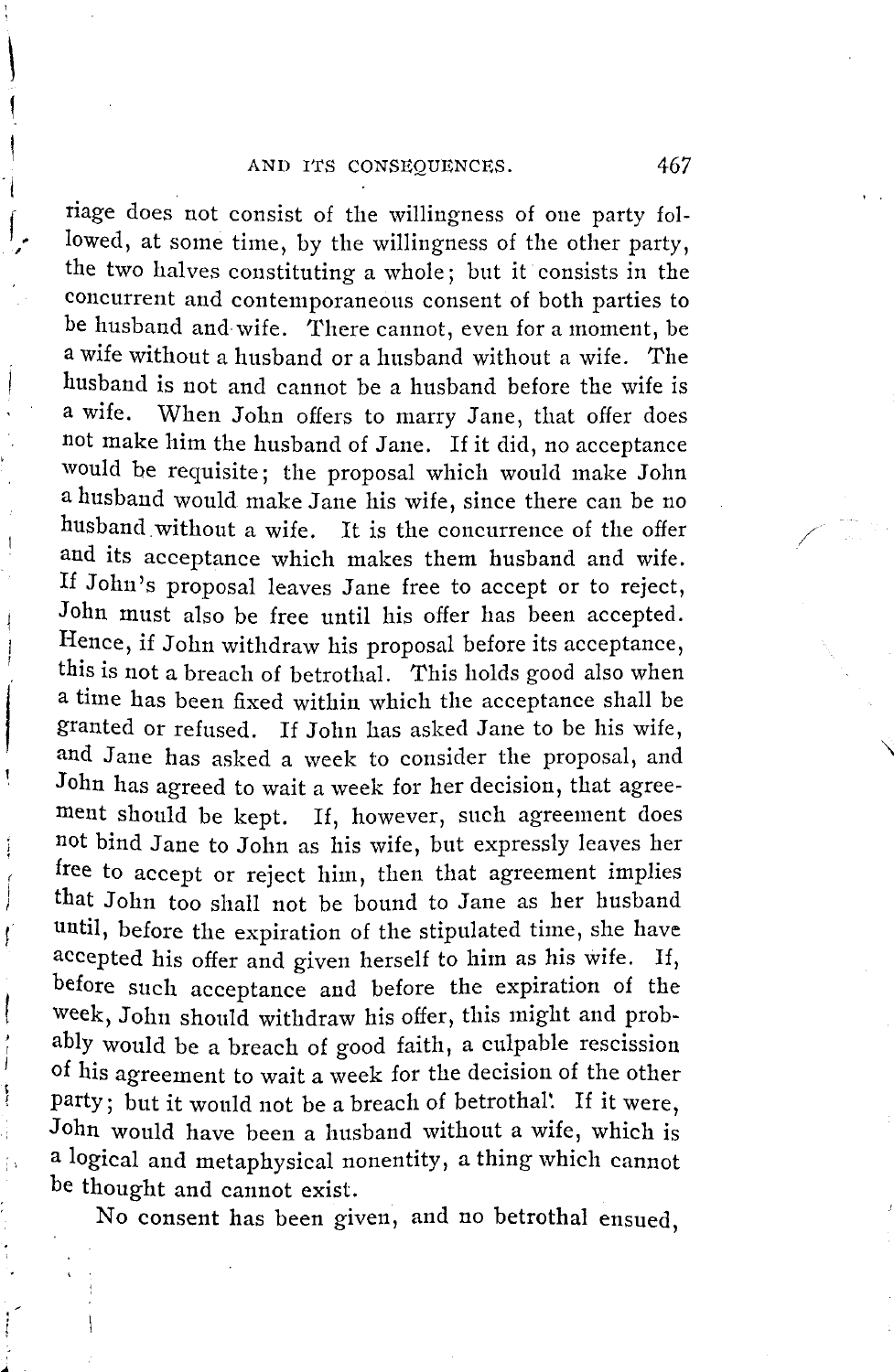when the purported consent of either party has been brought about by duress, fraud, or *error personae.* 

Duress is constraint by force or menace, and when under such constraint the lips have yielded, but not the mind, to the will of others, no real consent, and, hence, 110 betrothal has ensued. It should be noted, however, that duress is not an absolute quantity, but the kind and amount of force or menace which may operate as duress in one case may utterly fail in another. What might have left a strong, fearless, heroic woman undaunted, may so overawe and overpower a weak, timid, irresolute girl as to wring from her lips what was never in her heart. On the other hand it should be said here that not every exercise of constraint precludes real consent. If a man had ravished a girl, and the girl's father should say to him: "See here, unless you· marry my daughter, I shall have you sent to state's prison for rape," the man could not plead duress if he had yielded. For he would have suffered no wrong of which he might complain if he had been imprisoned for his crime. He had no right, but, under the circumstances, only the opportunity to escape punishment, and the choice between marriage and the penitentiary was his own voluntary act.

*Fraud,* also, when it precludes the very essence of marriage, the real and actual consent of either party, not only vitiates. but nullifies what was meant to pass as marriage. Of course, not every misrepresentation or deceit committed by one party, which may have contributed toward bringing about the consent of the other party, will cause that marriage to collapse for want of consent. A mere concealment of facts which, had they been known, might have prevented the marriage, will not necessarily afford cause for setting aside a betrothal. Neither will even a fraudulent assertion made by one party and believed by the other, while an investigation might have shown it to be false. No man is entitled to profit by his own carelessness. There may be so many other motives for the consent of the party deceived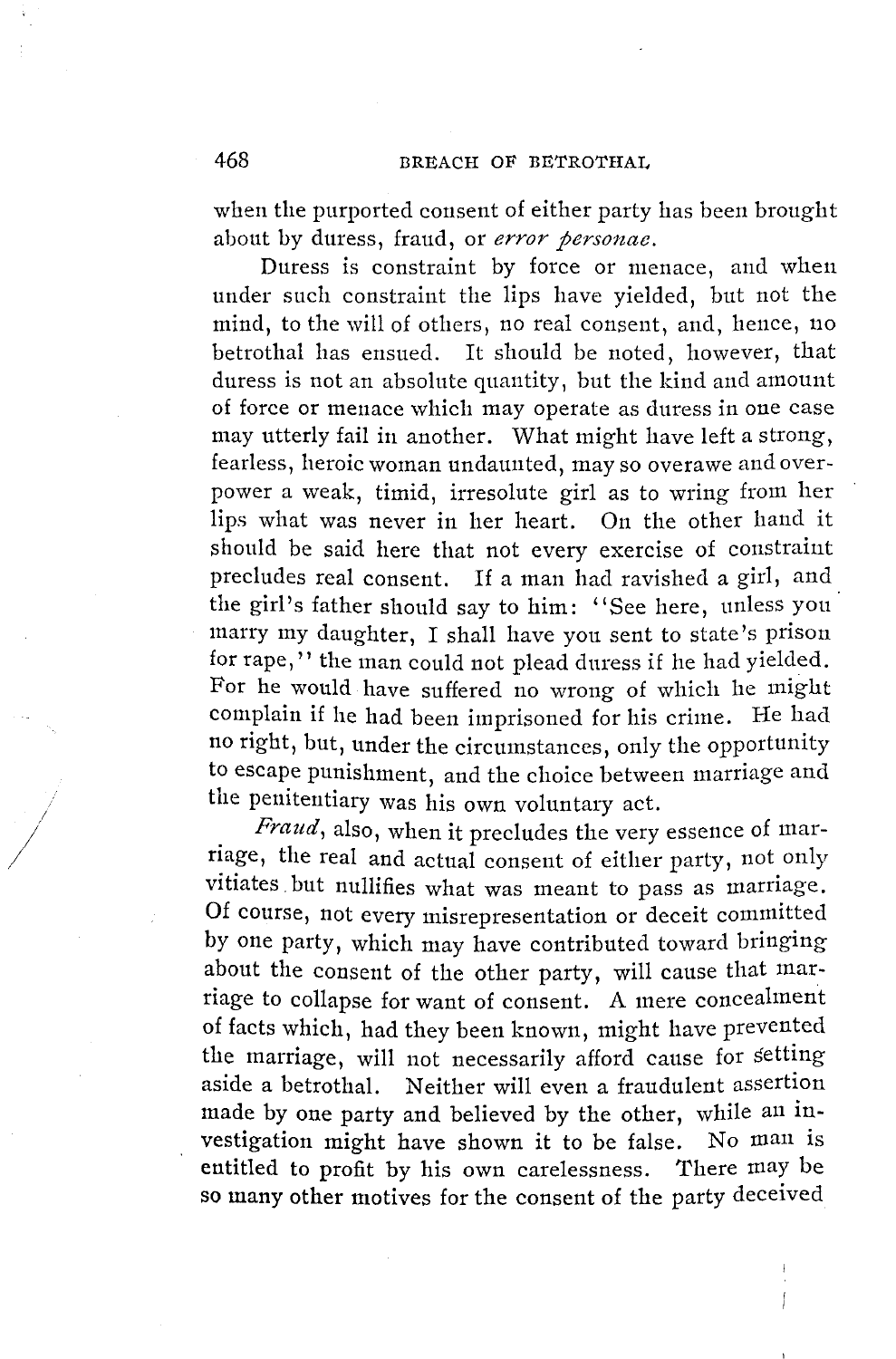#### AND ITS CONSEQUENCES. 469

In a certain point, that such deceit cannot *ipso facto* stamp the consent as procured by fraud. Least of all may the deceiving party plead his or her deceit to nullify the engagethent; for no one has a right to benefit by his or her own Wrong. Neither can the party to whom false statements have been made, but who has consented knowing them to be false, contest the validity of the engagement; for in such case there was consent in spite of attempted deceit, and that consent, once given, cannot rightfully be withdrawn. In short, while deceit wrongfully practiced with a view to marriage is a wrong, whether it be successful or not, it is not inasmuch as such wrong deserves punishment that the Party on whom such deceit has been attempted or practiced may subsequently withhold his or her marriage consent, but only when and inasmuch as such apparent consent was, be-<br>cause of such fraud, *ab initio*, as in case of duress, no real marriage consent at all. Thus, when A has asked *B* to be his wife, and B has expressed her willingness to have A for her husband, there is an apparent marriage consent. But if  $A$  should subsequently learn that  $B$ , at the time of their agreement, had been pregnant of another man, and should thereupon refuse to acknowledge B as his betrothed, this Would not be a breach of betrothal, but simply and consistently the maintenance of the truth that such a thing as marrying a woman in that condition had never entered his mind. But here lies the great difficulty in determining many cases of this class, the difficulty of deciding whether the deceiving party has simply stolen, or the party deceived has nevertheless given what, if really given, would constitute the essence of marriage. Theft cannot establish a title, a right to possess the object stolen. But a thing which was 0 ~iginally obtained by theft may be subsequently possessed with the consent of the party froni whom it was stolen, and a marriage consent originally wanting may be supplied at a later period. This actually occurs in many cases in the incipient stages of which fraud has entered even to the exclu-

/ -- /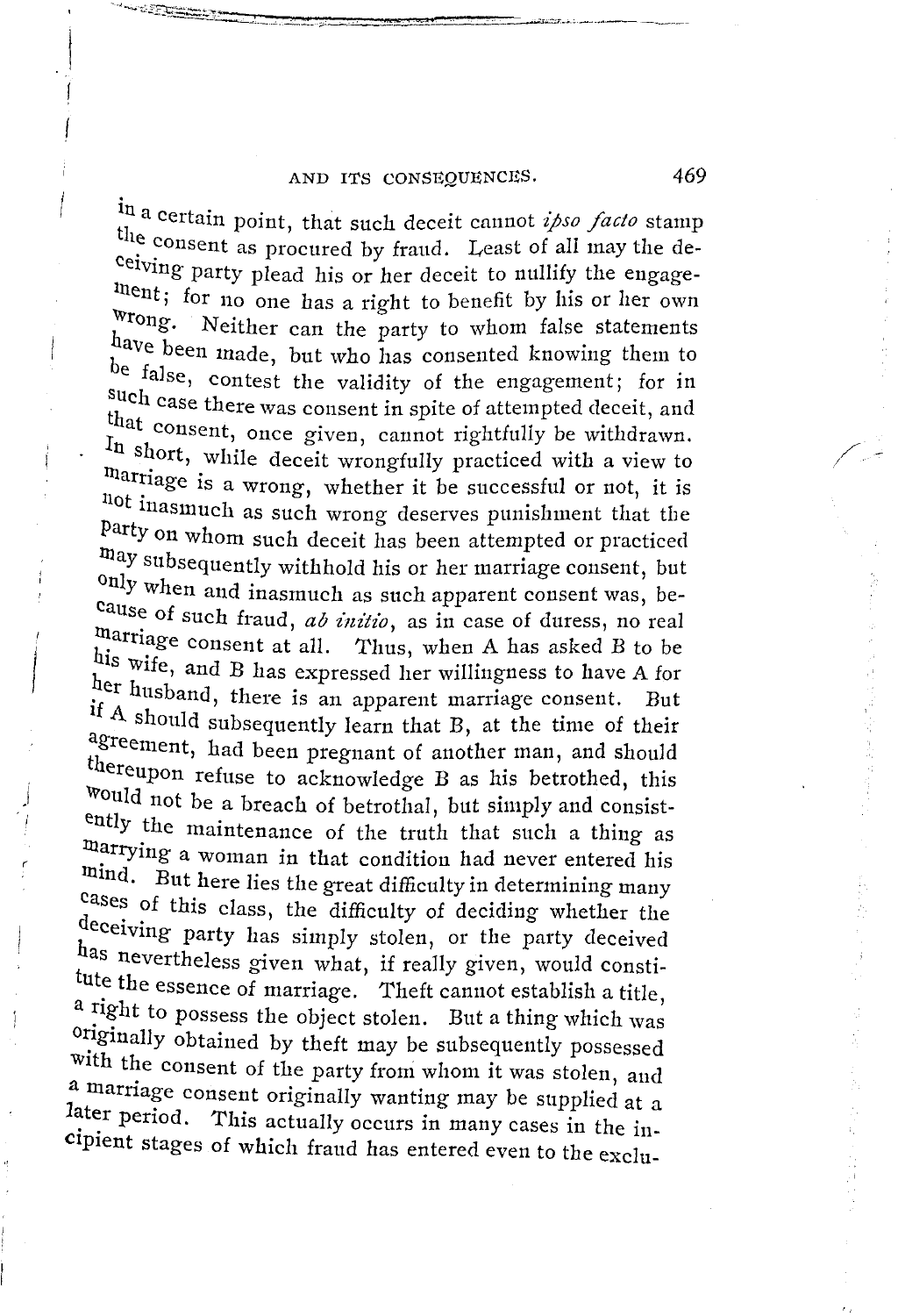#### BREACH OF BETROTHAL

sion of real consent; and as consent may be expressed not only by words, but also by conduct, it is often very difficult to determine whether consent was given or not after the discovery of the fraud, a fraud the extent and effect of which also may be doubtful. Thus, what has been said concerning the theory and practice of secular law is true also  $\hat{i}$ <sup>*in*</sup>. foro ecclesiae: "This topic (fraud) is probably the most difficult of treatment of all connected with the law of marriage and divorce."<sup>1</sup>)

Error personae, mistaken identity, may shut out actual consent; for marriage consent is not willingness to marry in general, but willingness to marry a certain person. A has promised his dying brother to marry the latter's affianced, B, whom he has never seen. Meeting her sister,  $C$ , and  $m$ istaking her for B, he proposes to her and is accepted. This is not betrothal; for in A's mind there was no will to marry  $C$ , and if A, on the discovery of the error, cancels the putative engagement, this is not a breach of betrothal, and A is perfectly free to propose to B and make her his wife with her consent, and thus, according to his original intention, make good his promise to his deceased brother. But if A learns that B has resolved to remain single and become a hospital nurse, or for some other cause declines his offer, and both he and C are willing to be man and wife, and tell each other so, this is a new offer and acceptance, which makes them a betrothed couple. It must, however, be said before we pass to another point, that when the error personae of the one party is from the beginning known to, of later on discovered by, the other party, and concealed, the case is either from the beginning or from the moment of the discovery and concealment a case of fraud excluding the consent of the party held in error, and that there is an element of fraud in the constitution of many, perhaps most, cases of error personae.

1) Bishop, Marriage and Divorce, I, § 165.

470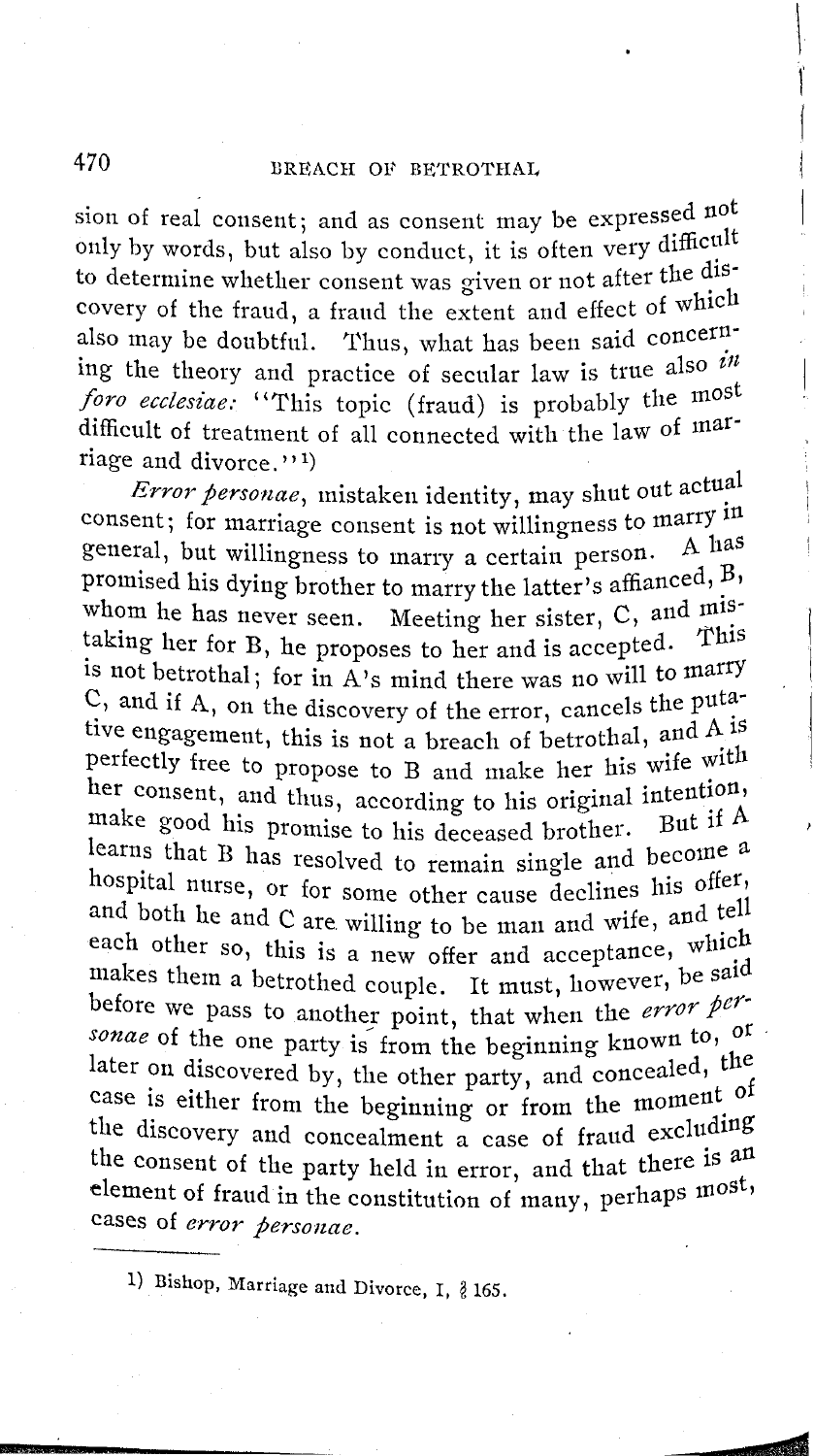#### AND ITS CONSEQUENCES.

A doctrine very generally set forth by secular jurists and theologians alike, concerning these three impediments, error, duress, and fraud, is that they are overcome and removed by subsequent voluntary copula or cohabitation. But this doctrine must be received and applied with caution and restriction. The doctrine will stand only when and inasmuch as copula and cohabitation can be considered tokens of subsequent consent. Carnal knowledge may be due to incontinence without as within the state of betrothal, or may otherwise take place without real and actual consent of present marriage. Copula under constraint, and even voluntary copula, is not necessarily the giving and taking of the *debitum conjugale*, and though, where carnal intercourse has taken place, it is proper that innocence should be assumed rather than guilt, and, hence, marriage should not easily be set aside where, otherwise, fornication or rape must be charged, yet the fundamental doctrine that con $sensus$ , not concubitus, is the essence of marriage, must remain unimpaired. To hold or admit that the status of marriage could be imposed upon or assumed by a non-consenting person would throw the theory and practice of marriage jurisprudence, both secular and ecclesiastic, into dire and hopeless confusion. The doctrine must stand that wherever there is mutual marriage consent there is marriage, and where there is no marriage consent there is no marriage. Where and while this doctrine stands, the only difficulty in adjudicating concrete cases is in ascertaining the species facti. And while the question of law is very plain and simple, the questions of fact are often very obscure and complicated. That where marriage consent has been mutually given there is marriage is clear; but whether mutual marriage consent has been actually given is often very difficult and sometimes impossible to ascertain, and where this question cannot be conclusively answered, one of two courses only can be pursued. The one is based on a maxim of expediency, the other on a maxim of justice. The maxim of

471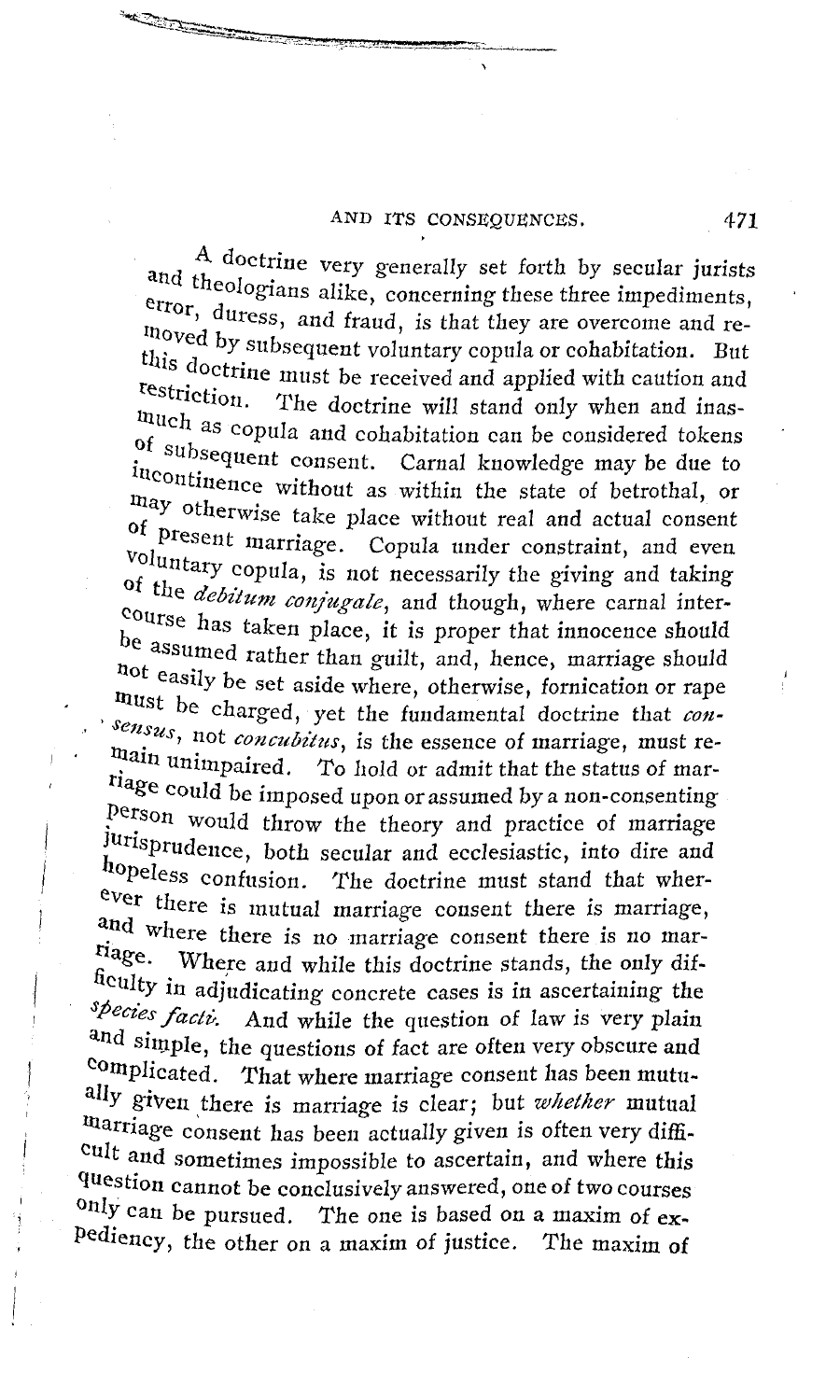#### BREACH OF BETROTHAL

expediency is, Semper praesumitur pro matrimonio. Marriage being part of the groundwork of human society, it is wise and expedient to sustain marriage where it can be sustained, and in doubtful cases the parties should be advised to waive what in strict justice they might claim, and acknowledge where they might repudiate the marriage bond. Justice, however, deals only with questions of right and wrong and demands that a man's innocence must be presumed until his guilt is proven, and there is no guilt without transgression of the law. In the administration of civil government, in its legislative, judicial, and executive functions, expediency must often be allowed to prevail over jus-In the church, which has no legislative power, but tice. is subject and bound to a moral law, an unalterable norm of right and wrong established for all times as the norm according to which sin is sin, the question, wherever this norm is to be applied, can never be, What is expedient? but must always be, What is right before God? And hence, in foro ecclesiae, marriage must not be presumed, but must be proved, before a person can be held guilty of the sin of having broken what was essentially the bond of marriage. On the other hand, where fraud or duress is charged in defense, these charges, too, must be proved before they can justify that for which they were set up in defense. Where neither the existence nor the non-existence of lawful mutual consent can be proved, the church can neither condemn nor justify, but must dismiss the case for lack of evidence. This amounts to an acquittal as far as the unsustained charges are concerned, and the parties accused but not convicted must be treated as if the charges had never been made. Such acquittal, however, is not properly a justification, not a declaration that the wrongs charged to either party have not been committed; but the questions of fact and the judgment De occultis thereon are left to Him who knows all things. non judicat ecclesia.

It has already been said that duress and fraud, though

472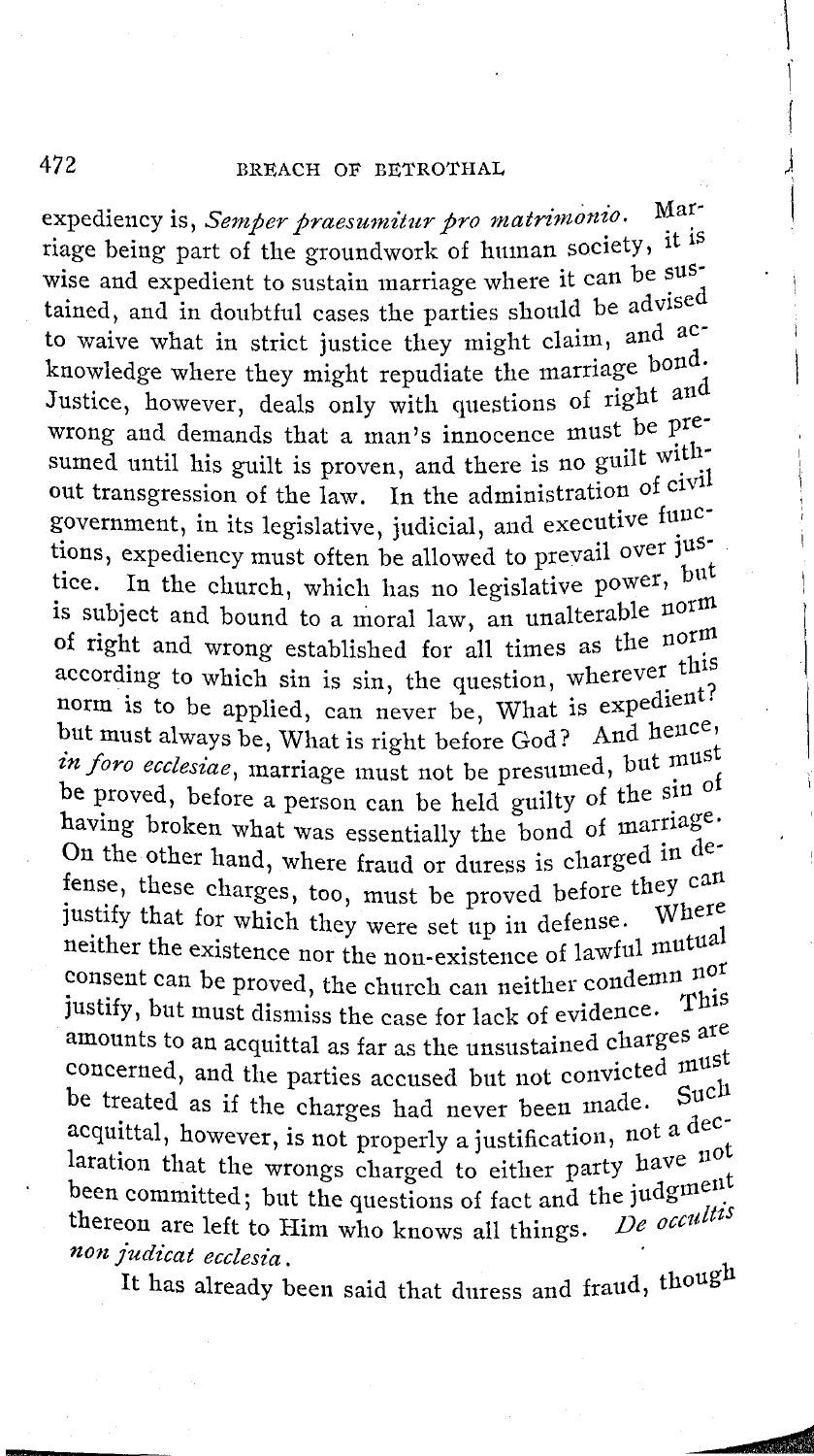#### AND ITS CONSEQUENCES.

certainly wrongs in themselves, do not operate as affording the innocent party sufficient cause for the rescission of existing valid betrothal, but, like error personae, which is not a wrong per se, simply and solely inasmuch as they exclude that consent which alone can superinduce the state of betrothal. There is, however, one, and only one, wrong which, as a wrong inflicted upon the innocent party, and not excluding but presupposing marriage, gives the injured party sufficient cause to set aside the marriage bond and Withdraw the consent which has been actually given. That wrong is the sin and crime of adultery, the voluntary carnal intercourse of a married person with one not the husband or wife.<sup>1</sup>) This offense can be committed during any stage of married life, not only after, but also before the consummation of marriage. For the same reason for which sexual intercourse between parties mutually betrothed, though a violation of decency, is not fornication, carnal commerce of a betrothed person with a person not his or her betrothed is adultery, a gross violation of the marriage bond. It is hot ipso facto a dissolution of that bond, but an offense by which the offender forfeits the right of holding the innocent party bound and the offended party obtains the right of withdrawing his or her consent which constitutes the essence of marriage and thus terminating the married state. It is not the guilty party who obtains this right, and if the innocent party is willing to condone the offense and continue the state, the guilty party is morally bound to accept such condonation and continuation. The offer of the offended party to condone and to remain the espoused of the offender is not a new offer of marriage. If it were, the other party must be free to accept or reject such offer. What acerues to the innocent party, and to that party only, is the right of *drotbew*,<sup>2</sup>) of severing the bond of marriage, of reseinding the state by putting an end to that whereby the state

 $(1)$  Matt. 19, 9; 5, 32.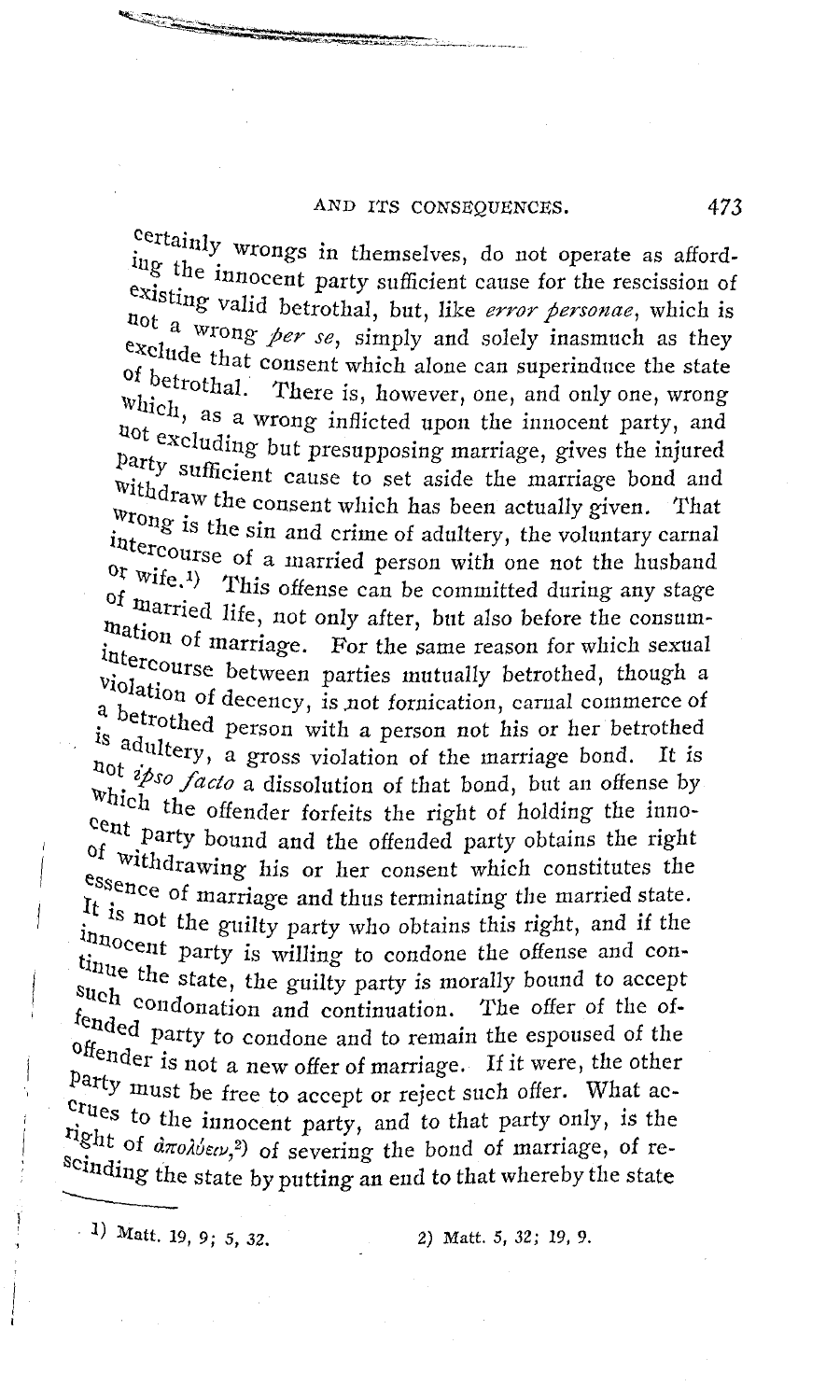was established and sustained, the marriage consent. To use or to waive the exercise of this right rests with the party to whom the right itself has been granted by the Lawgiver. In the decision whether the state should continue, the guilty party is entirely at the mercy of the innocent party until the decision has been rendered, and this decision is final. If the injured party decide to condone and uphold the existing relation, both parties are and remain bound as they were before the offense. If the innocent party decide not to condone, but to rescind and thus to terminate the existing relation, both parties are free as they were before the relation was entered into and established. This final decision must be the free act of the party entitled to this remedy, and condonation brought about by duress or fraud is not condonation and leaves the case open for final decision. Of course, the innocent party cannot condone or refuse to condone before having obtained knowledge of the offense, and the burden of proof, when the charge is denied, rests with the offended party. Where the sin has been committed with the connivance or collusion of the other party, it is not an offense to that party; for *volenti non fit infun'a.*  Or where a betrothed woman has been ravished, she has committed neither sin nor offense, but suffered injury. In both these cases no cause of divorce arises and the parties remain bound *in vinculo*.

Adultery, then, is the only cause which can justify the rescission of existing valid betrothal, and the right of rescission rests only with the innocent injured party. Where this right is exercised, it is that party's voluntary and rightful act. Not properly a cause to the innocent party to separate from the guilty party, but an actual, wrongful withdrawal from the bond of marriage by the guilty one, has ensued when one party, in the absence of the one sufficient cause, and against the will of the other, has ceased and persistently refuses to uphold what was valid betrothal. Cases of this class, and those of a class to be dealt with after this,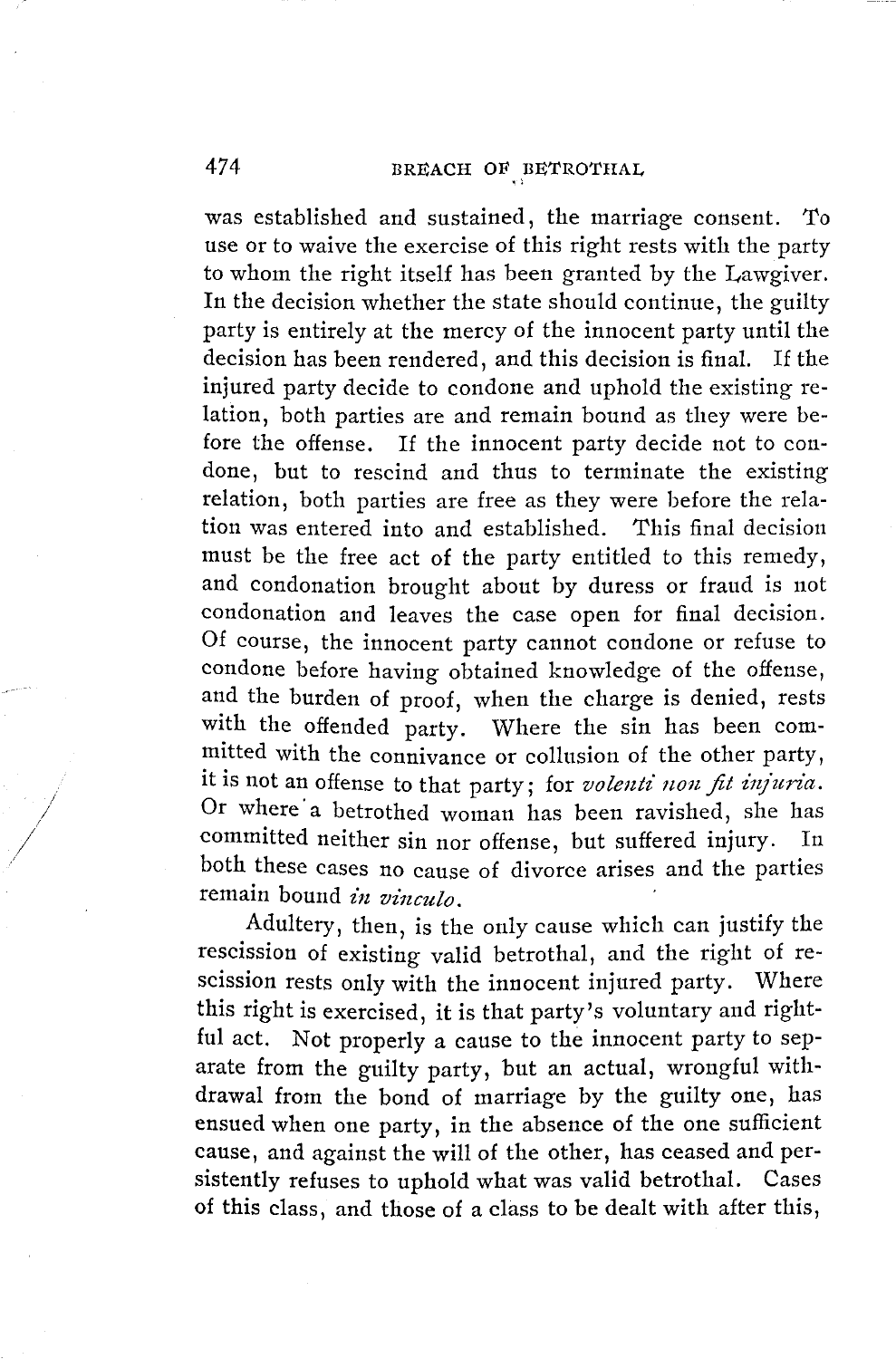are of very frequent occurrence. *To* determine whether in these cases a breach of betrothal is to be adjudicated, the first question to be settled is whether at any time valid betrothal has existed between the parties. This having been established according to the principles above set forth, the next point to investigate is the withdrawal of his or her consent by one of the parties. This, too, being ascertained, it must be shown that the other party is still upholding his or her consent and opposing the rescission of the engagement. When these three points are affirmatively determined, the case is clear in its essentials as a breach of betrothal by the guilty party. The offense, in this case, is not, like adultery, an injury in view of which the injured party is justified in breaking off the engagement, but an injury which, being itself a breach of betrothal, leaves no engagement to be broken off. The injury sustained in this case is the loss of a husband or wife, not an injury justifying the dismissal of a husband or wife. A man whose affianced has discarded him has no choice between continuing or discontinuing the former relation; he can neither dismiss nor retain a woman who has already gone from him against his **will.** When the breach has become complete by the malicious and persistent withdrawal of the marriage consent of one party against the will of the other party, the parties are no longer husband and wife in the state of betrothal, but single and separate. The discarded woman, having been permanently robbed of her betrothed husband, is no longer a wife. She is free and innocent. And, as there can be no husband without a wife, the former husband, having broken and thrown away the marriage bond, is no longer a husband. He is free but guilty, guilty of the breach of marriage, until he restore what he has robbed, if restoration is possible.

The question when the breach of betrothal in such cases is to be considered complete must be answered on the merits of each case. It is often very difficult to determine if consent has been given; it is often far more difficult to decide

 $\diagup$  .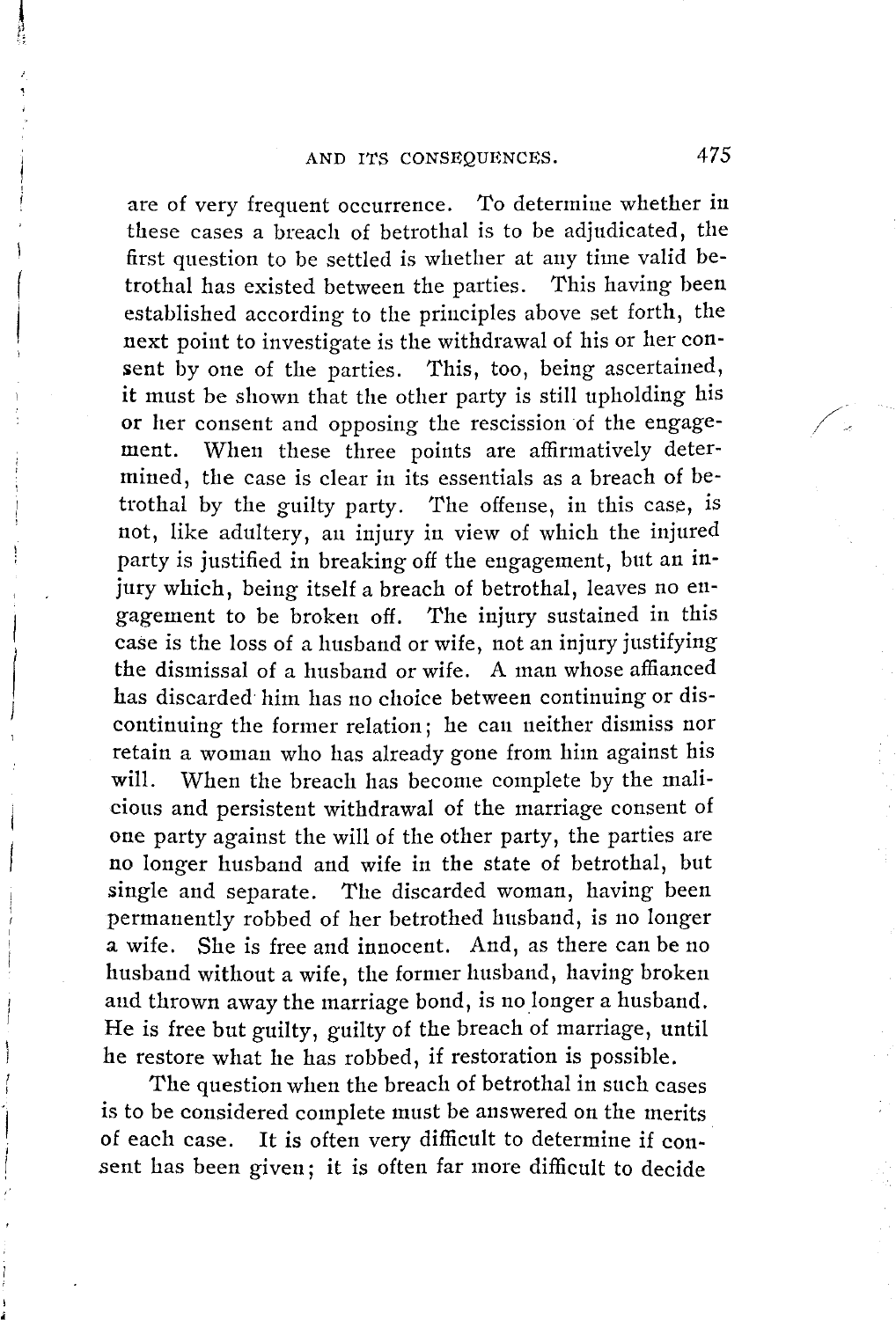whether consent has been definitely and permanently withdrawn. Least of all should the innocent party be overhasty in assuming that the guilty one could no longer be brought to terms. Even a new engagement of the guilty party is not conclusive. While the former betrothal stands, the new compact counts for nothing. Having given herself to A, the betrothed, B, cannot also give herself in betrothal to C, and any compact to that effect between B and C is void. Neither is it *per se* sufficient cause for A to repudiate B; for what the latter has committed is not adultery. Let A be steadfast, and let proper endeavors be made to convince B of the error and folly of her way, and all may be well, the permanent breach between A and B having been avoided or prevented. But even when B is obstinate and clings to C in spite of repeated admonition, A should not contract a new engagement, with D, without having given warning to B and made a final attempt at reconciliation; and the safest course for A is to defer new espousals until B, having consummated her union with C and become one flesh with him, has given A the clear case and unquestionable right of declaring the first betrothal off. By this declaration or A's tacit acquiescence, B and C, too, are set free to cohabit, and should they thereafter repent, they may remain in wedlock with a free conscience, whether A on her part contract a new marriage or not. But if A should insist upon his right of claiming B as his wife regardless of her offense-though he should be earnestly dissuaded from this  $course - B$  could not consistently be discharged from her guilt until she returned to her duty.

A form of disloyalty to the duties assumed by betrothal and, in fact, a setting aside of the very essence of marriage under the guise of unchanged fidelity, is the refusal of the one party to pass from the incipient stage of married life in the form of betrothal to the subsequent state of cohabitation and consummated marriage. A is engaged to B. They have been betrothed for a year, two years, three years,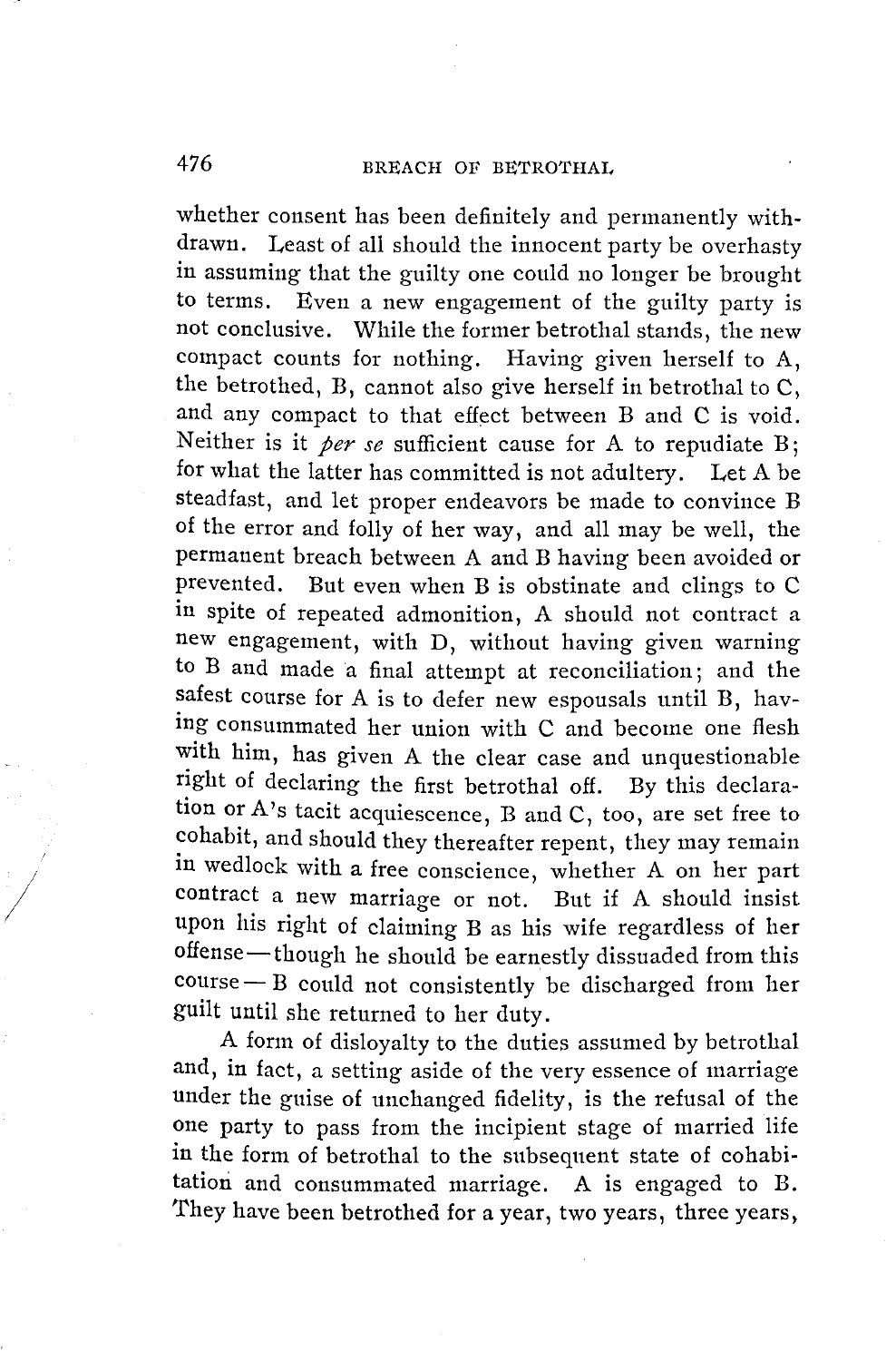and in spite of A's most urgent requests, B has been continually putting off and persistently refuses to fix the wedding day. She has, during all this time, been a kind and interested friend to A, and a correspondent whose letters were couched in the most cordial and endearing terms. But the essence of her betrothal was her consent to be his wife, and that is precisely what she has hitherto refused to be. She has abused his patience, until he is determined to bring matters to a crisis. He requests and demands once more that she appoint the wedding day, and informs her that this will be his last appeal; that, if she should again refuse, he would submit her answer and, if such there be, her statement of cause, to two brethren in the congregation of which she is a member, with the request that they, too, would admonish her to come up to her duty, and that, if she should refuse to yield to such admonition, he would ''tell it unto the church." $-$ Is A right? Most certainly. And if the woman refuse to hear the church and fail to state good and sufficient cause for her refusal to be a wife to her husband, the church should pronounce her a heathen woman and a desertrix from the bond of marriage who has been making a mockery of God's holy institution, and the congregation should pronounce the innocent and injured party free to wed another. By this mode of procedure, Christian men and women in these and other cases of breach of betrothal will avoid taking the law in their own hands and being plaintiff, judge, and executor in their own case. And the church is bound to administer admonition and to sit in judgment also in such cases as these since, when the Head of the church says, *If thy brotlier trespass against thee,* and, *Tell it unto the church*,<sup>1</sup>) he certainly does not exclude trespasses against the divine law of marriage.

There are, however, numerous cases of breach of betrothal in which there is, apparently or really, no injured

1) Matt. 18, 15-17.

/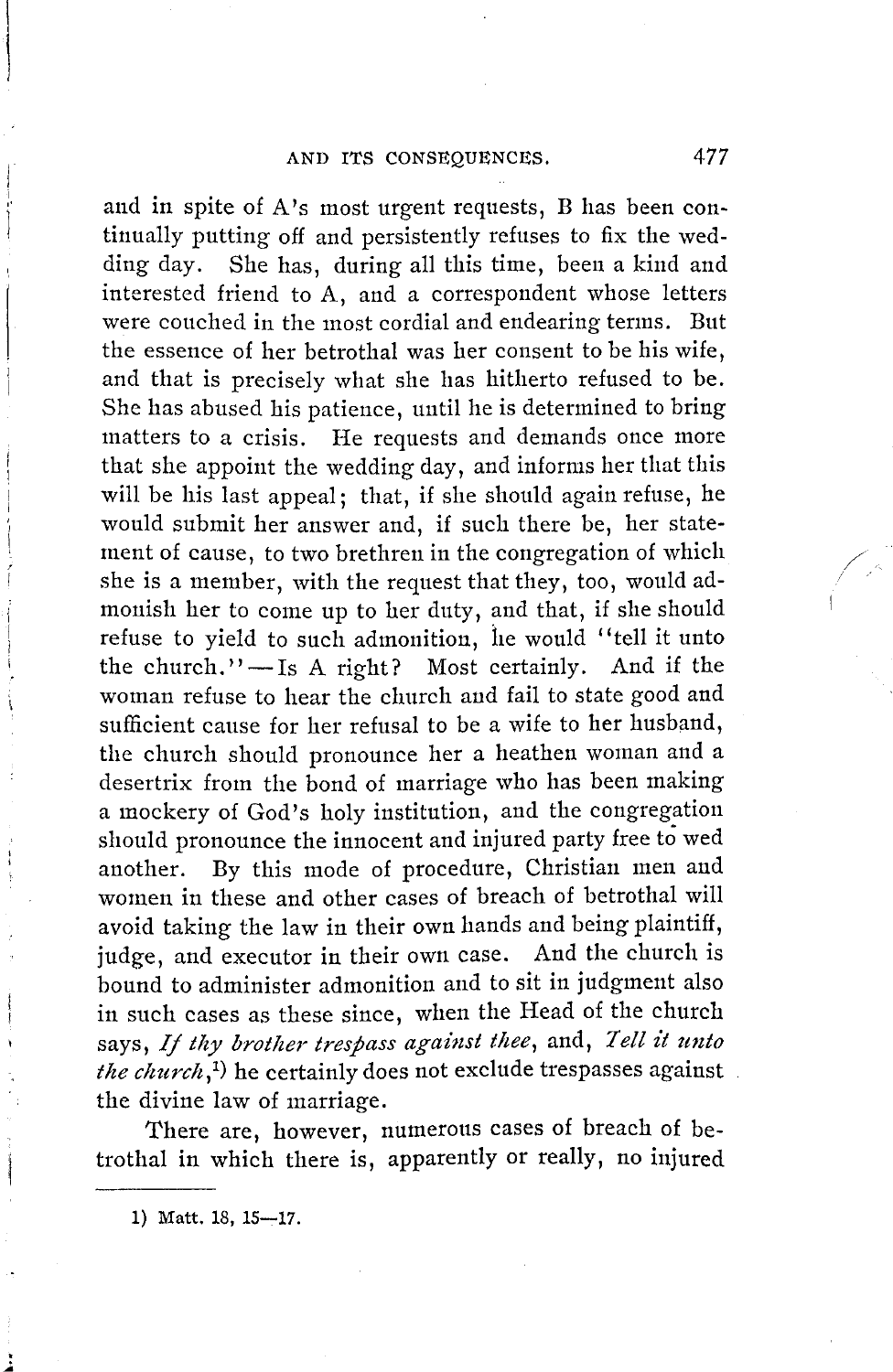party who might claim a remedy at the hands of the church. In many of these cases the motive may seem good and generous, praiseworthy rather than open to censure. And yet a breach of betrothal in such cases also is an offense against the will and word of God. Thus, if a person, engaged to another with parental consent freely given, would break off that engagement because the parental consent had been subsequently withdrawn, this would not be praiseworthy filial obedience, but culpable breach of betrothal. For what God hath joined together, let not man, and though he be a parent, *put asunder*,<sup>1</sup>) and *we ought to obey God rather than men.*<sup>2</sup>) Neither may valid betrothal be rightfully rescinded if, after the engagement, either party should meet with serious disaster to his or her health, property, honor, or estate, being impoverished, crippled, disfigured, deposed from office, excommunicated, implicated in crime and punished, etc. Betrothal, being essentially marriage, is ''for better or for worse.'' Even if the party directly affected by such changes should offer to release the other and to cancel the engagement, that offer must be rejected and the relation must be sustained. Marriage cannot be dissolved by mutual agreement. And here we have entered upon another class of cases which are of frequent occurrence, that of separations by mutual understanding. A and B are engaged in valid betrothal. On better acquaintance with each other or with their mutual friends they learn to understand that they have made a grave mistake, that they are ill mated, that their dispositions and tastes and propensities and wants and aspirations *et cetera* are in painful and alarming disagreement. Their friends may have made the same observations. For a while, perhaps, quarrels are followed by reconciliations. But finally the time comes when all concerned are agreed that this unfortunate engagement should be canceled; rings

1) Matt. 19, 6. 2) Acts 5, 29.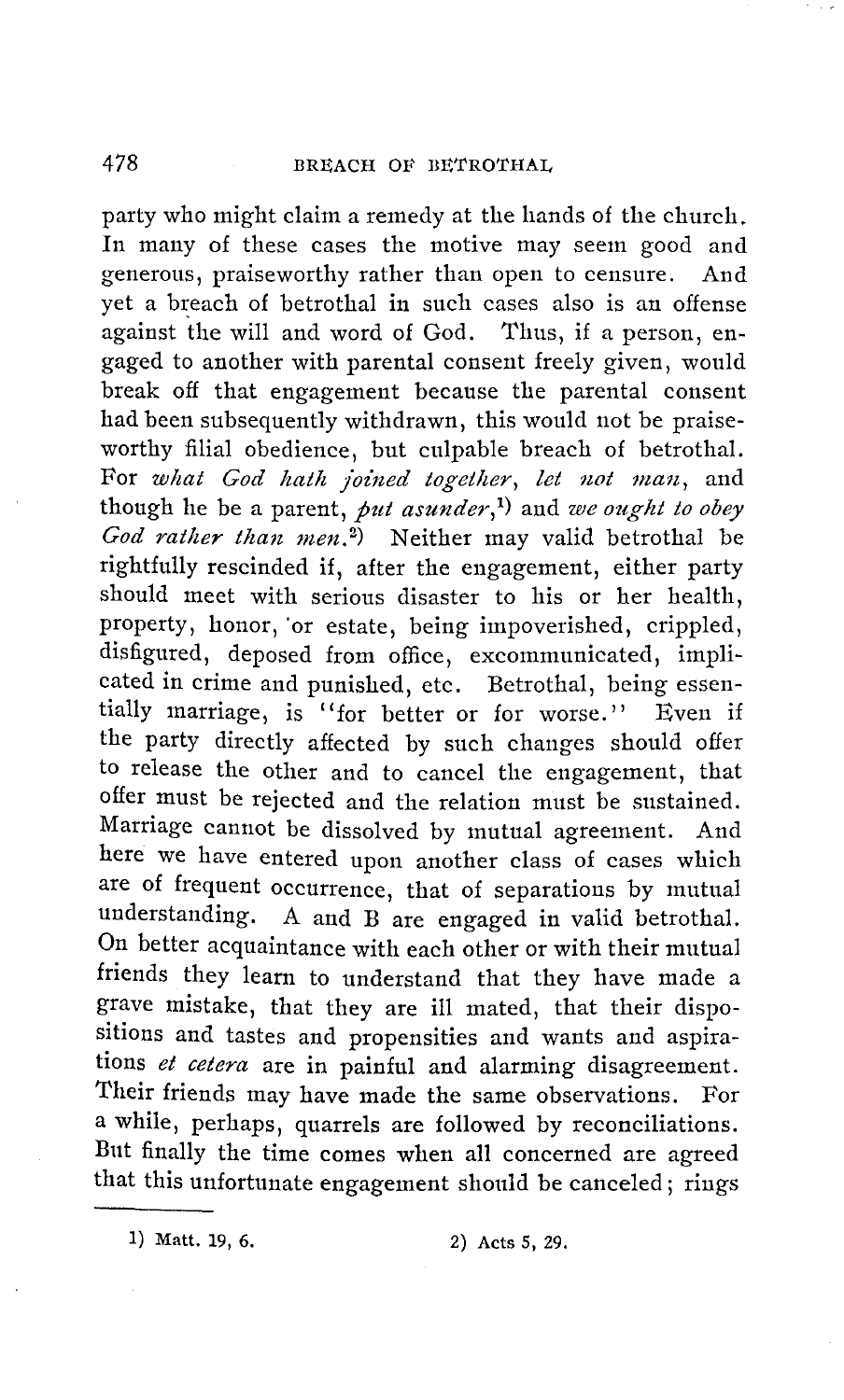and presents and letters are mutually returned, and both parties breathe a sigh of relief at being once more free. And when, in cases as those mentioned above, reverses of fortune have changed the matrimonial outlook, it is even looked upon as a duty incumbent upon the party directly stricken, to offer the other party leave to withdraw from a union in which the misfortune which has befallen one must be borne by both; the offer generously made is, perhaps readily, perhaps reluctantly, accepted, and the engagement is declared off. In these cases neither party is injured by the other; *volenti non fit injuria*. The parties are agreed; the state does not inhibit; friends and relatives do not interfere, but rather commend; even members of the congregation are apt to say, "If they are satisfied to separate, what is it to us? They must know best. Better now than later." And yet throughout the world, among all nations of all ages, in legislative halls, in courts of justice, in the text books of jurists, in systems of ethics, we find it to be a matter of common and nearly unanimous consent that marriage is a union for life and must not be dissolved by the mutual agreement of the parties. And according to the highest Authority, the rulings of Him who has instituted marriage as part and parcel of the creative order of things, and, consequently, for all times, betrothal is essentially marriage and, as such, cannot be rightfully dissolved by the will of the parties, but is subject to the injunction: *"fVhat God hath .Joined together, let not man,* not even the parties themselves, *put asunder!''* In human legislation, strict justice and expediency are often at variance. In the moral law, what is enjoined as a duty is also conducive to the best interests of man and human society. Where the marriage bond is held sacred not only in consummated wedlock, but also in the form of lawful betrothal, a host of evils and heartsores are avoided, while, on the contrary, breach of betrothal is not only a wrong in its nature, but also an evil in its consequences. The sacredness

 $\rangle_{\rm{f}}$ I

ł

,,

Í

! I i